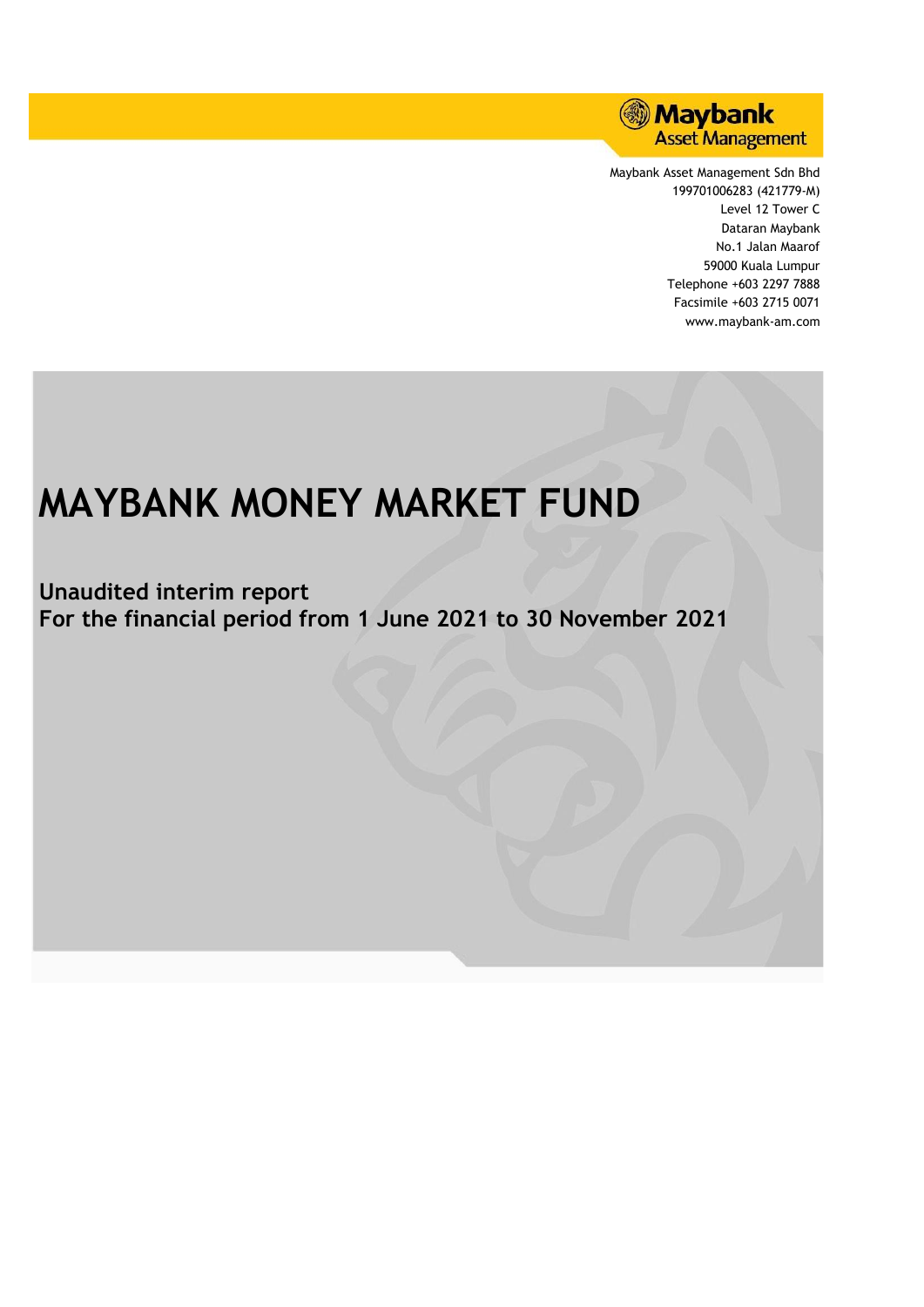# **CORPORATE INFORMATION**

# **MANAGER**

Maybank Asset Management Sdn Bhd (199701006283) (421779-M)

# **BUSINESS OFFICE**

Level 12 Tower C Dataran Maybank No.1 Jalan Maarof 59000 Kuala Lumpur, Malaysia Telephone: +603 2297 7888 Facsimile: +603 2715 0071 www.maybank-am.com

# **TRUSTEE**

PB Trustees Berhad (196801000374) (573019-U) 17th Floor, Menara Public Bank 146 Jalan Ampang 50450 Kuala Lumpur Tel No: +603 2177 3127 Fax No: +603 2164 3285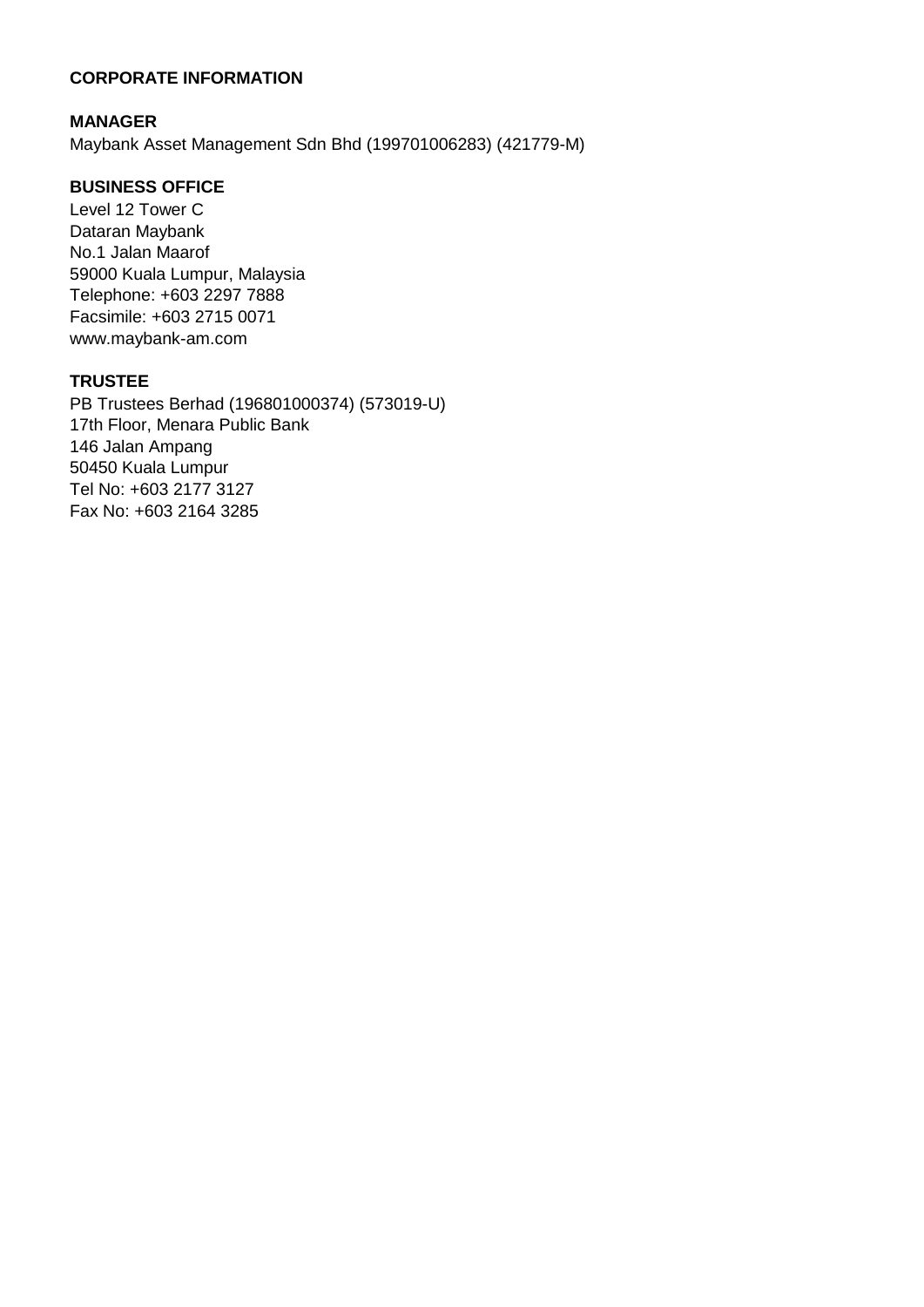| <b>CONTENT</b>                                                           | <b>PAGE</b> |
|--------------------------------------------------------------------------|-------------|
| Manager's report                                                         | $1 - 9$     |
| Trustee's report                                                         | 10          |
| <b>Statement by Manager</b>                                              | 11          |
| Unaudited statement of comprehensive income                              | 12          |
| Unaudited statement of financial position                                | 13          |
| Unaudited statement of changes in net assets attributable to unitholders | 14          |
| Unaudited statement of cash flows                                        | 15          |
| Notes to the financial statements                                        | $16 - 30$   |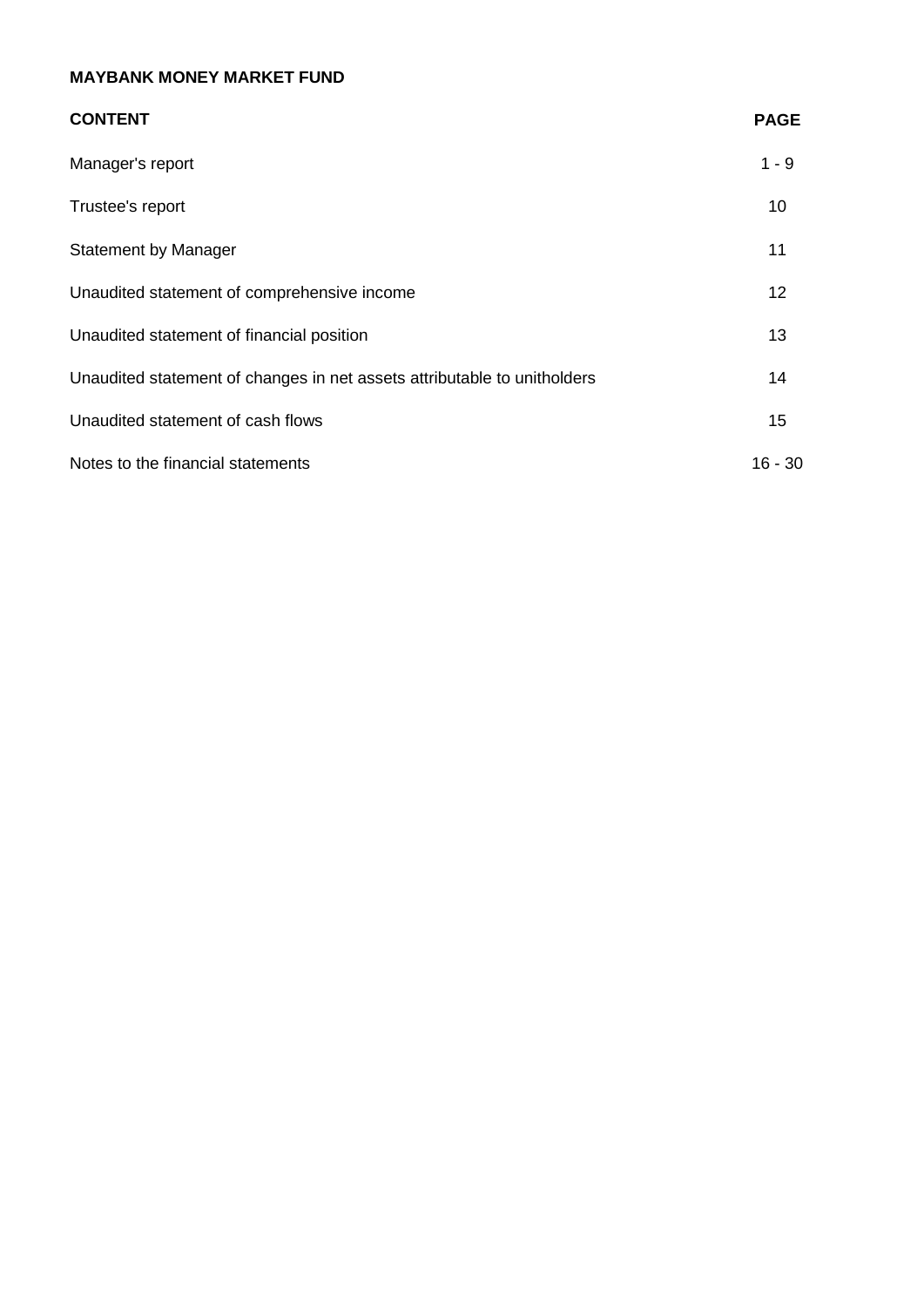# **Manager's report For financial period from 1 June 2021 to 30 November 2021**

# **A. Fund Information**

# **1. Name of Fund** Maybank Money Market Fund (the "Fund")

- **2. Type of Fund** Income Fund
- **3. Category of Fund** Unit Trust Income

# **4. Duration of Fund**

The Fund is an open-ended fund.

# **5. Fund launch date / Commencement date**

| <b>Class</b>   | Launch Date  | lCommencement Date |
|----------------|--------------|--------------------|
| <b>Class A</b> | 1 March 2019 | 2 April 2019       |
| <b>Class B</b> | 1 March 2019 | I2 April 2019      |
| <b>Class C</b> | 1 March 2019 | 2 April 2019       |

# **6. Fund's investment objectives**

The Fund aims to provide regular income stream and high level of liquidity while maintaining capital preservation.

# **7. Fund distribution policy**

Subject to availability of income, the Fund endeavours to distribute income on a monthly basis. Distribution will be made from realised income and/or gain.

# **8. Fund's performance benchmark**

Maybank Overnight Deposit Rate

# **9. The Fund's investment policy and principal investment strategy**

The Fund will invest a minimum of 90% of its NAV in fixed income securities, money market instruments and deposits which have a remaining maturity period of not more than 365 days. The remaining NAV of the Fund will be invested in fixed income securities, money market instruments and deposits which have a remaining maturity period of more than 365 days but fewer than 732 days.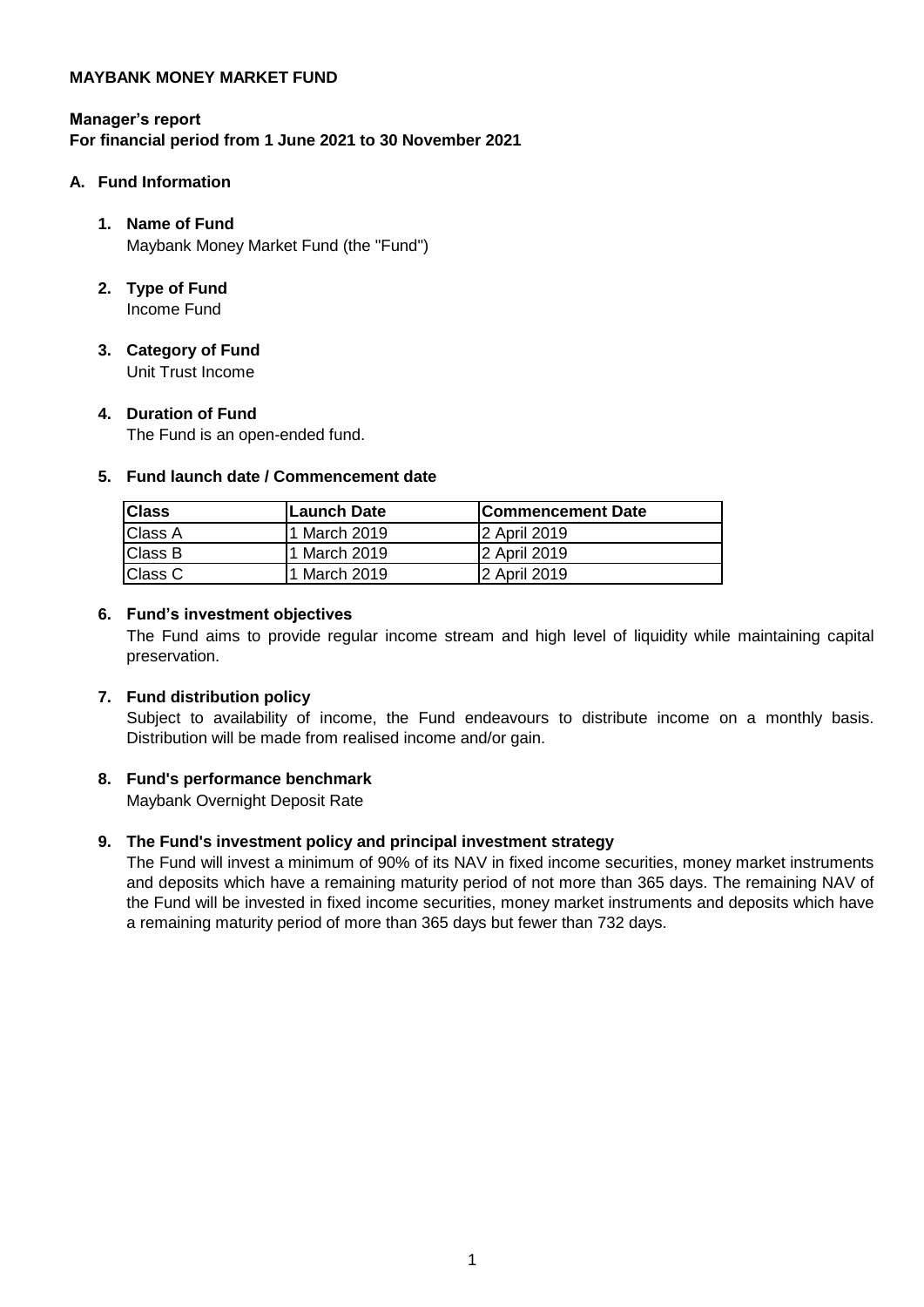# **Manager's report For financial period from 1 June 2021 to 30 November 2021 (cont'd)**

# **A. Fund Information (cont'd)**

# **10. Net income distribution for the financial period from 1 June 2021 to 30 November 2021**

The Fund distributed a total of RM40,042 to unitholders for the financial period from 1 June 2021 to 30 November 2021. Only Class A declared distribution for the financial period.

Below are details of distributions made during the financial period:

| <b>Class of units</b> | <b>Distribution date</b> | Gross/net<br>distribution<br>per unit (sen) |
|-----------------------|--------------------------|---------------------------------------------|
|                       |                          |                                             |
| <b>Class A</b>        | 25 June 2021             | 0.10                                        |
| <b>Class A</b>        | 27 July 2021             | 0.05                                        |
| <b>Class A</b>        | 25 August 2021           | 0.05                                        |
| <b>Class A</b>        | 27 September 2021        | 0.05                                        |
| <b>Class A</b>        | 26 October 2021          | 0.05                                        |
| <b>Class A</b>        | 25 November 2021         | 0.05                                        |

Below is the impact of the distributions to the Fund's NAV:

| <b>Class of units</b> | Distribution date | <b>Before</b><br>distribution<br>(RM) | <b>After</b><br>distribution<br>(RM) | <b>Changes</b><br>% |
|-----------------------|-------------------|---------------------------------------|--------------------------------------|---------------------|
|                       |                   |                                       |                                      |                     |
| <b>Class A</b>        | 25 June 2021      | 0.9986                                | 0.9976                               | (0.10)              |
| <b>Class A</b>        | 27 July 2021      | 0.9988                                | 0.9983                               | (0.05)              |
| <b>Class A</b>        | 25 August 2021    | 0.9993                                | 0.9988                               | (0.05)              |
| <b>Class A</b>        | 27 September 2021 | 1.0000                                | 0.9995                               | (0.05)              |
| <b>Class A</b>        | 26 October 2021   | 1.0006                                | 1.0001                               | (0.05)              |
| <b>Class A</b>        | 25 November 2021  | 1.0012                                | 1.0007                               | (0.05)              |

# **11. Breakdown of unitholdings by size**

### **Fund size**

As at 30 November 2021, the size of the Fund was 11,783,757 units.

| Units in circulation by Class of Units (units) | 2021       |
|------------------------------------------------|------------|
| Units in circulation - Class A                 | 11,781,757 |
| Units in circulation - Class B                 | 1,000      |
| Units in circulation - Class C                 | 1,000      |
| <b>Total</b>                                   | 11,783,757 |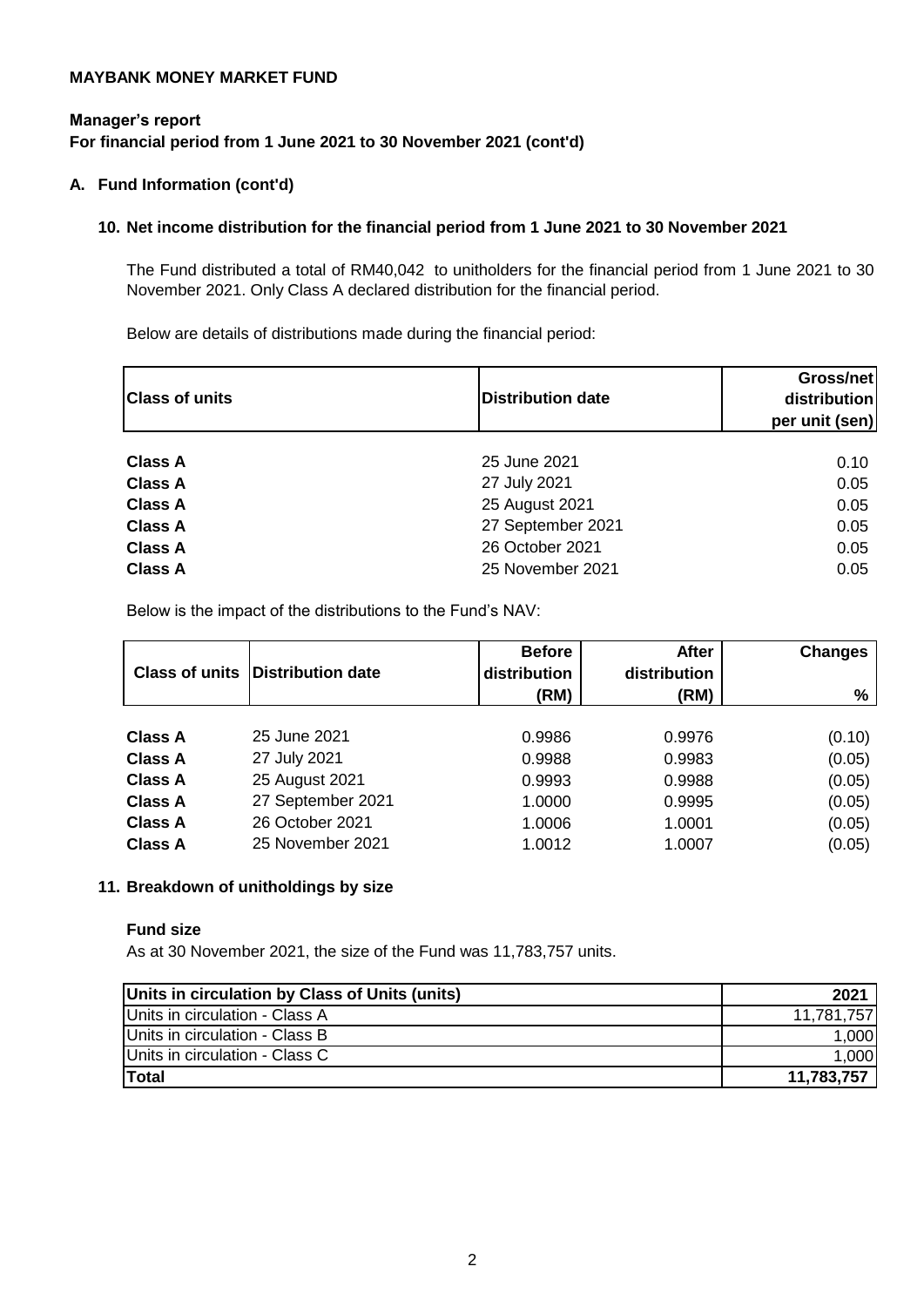# **Manager's report For financial period from 1 June 2021 to 30 November 2021 (cont'd)**

**A. Fund Information (cont'd)**

# **11. Breakdown of unitholdings by size (cont'd)**

# **Breakdown of unitholdings by Class of Units as at 30 November 2021**

| <b>Class A</b>          |             |        |              |        |
|-------------------------|-------------|--------|--------------|--------|
| Unitholdings            | No. of      |        | No. of       |        |
|                         | unitholders | %      | units ('000) | %      |
| 5,000 units and below   |             | 25.00  | $\ast$       | 0.01   |
| 5,001 to 10,000 units   |             | 25.00  | 6            | 0.05   |
| 10,001 to 50,000 units  |             | 25.00  | 15           | 0.13   |
| 50,001 to 500,000 units | -           | ۰      |              |        |
| 500,001 units and above |             | 25.00  | **<br>11,760 | 99.81  |
| <b>Total</b>            | 4           | 100.00 | 11,782       | 100.00 |

**\*** Included 1,022 units held under Manager.

**\*\*** Included 14,706,302 units held under Institutional Unit Trust Scheme Advisers ("IUTA")

# **Class B**

|                         | No. of      |        | No. of       |        |
|-------------------------|-------------|--------|--------------|--------|
| Unitholdings            | unitholders | %      | units ('000) | %      |
| 5,000 units and below   |             | 100.00 | ∗            | 100.00 |
| 5,001 to 10,000 units   |             |        |              |        |
| 10,001 to 50,000 units  |             |        |              |        |
| 50,001 to 500,000 units |             |        |              |        |
| 500,001 units and above |             |        |              |        |
| <b>Total</b>            |             | 100.00 |              | 100.00 |

**\*** Included 1,000 units held under Manager.

#### **Class C**

| Unitholdings            | No. of      |        | No. of       |               |
|-------------------------|-------------|--------|--------------|---------------|
|                         | unitholders | %      | units ('000) | $\frac{0}{0}$ |
| 5,000 units and below   |             | 100.00 | $\ast$       | 100.00        |
| 5,001 to 10,000 units   |             | -      |              |               |
| 10,001 to 50,000 units  |             | -      |              |               |
| 50,001 to 500,000 units |             |        |              |               |
| 500,001 units and above |             |        |              |               |
| <b>Total</b>            |             | 100.00 |              | 100.00        |

**\*** Included 1,000 units held under Manager.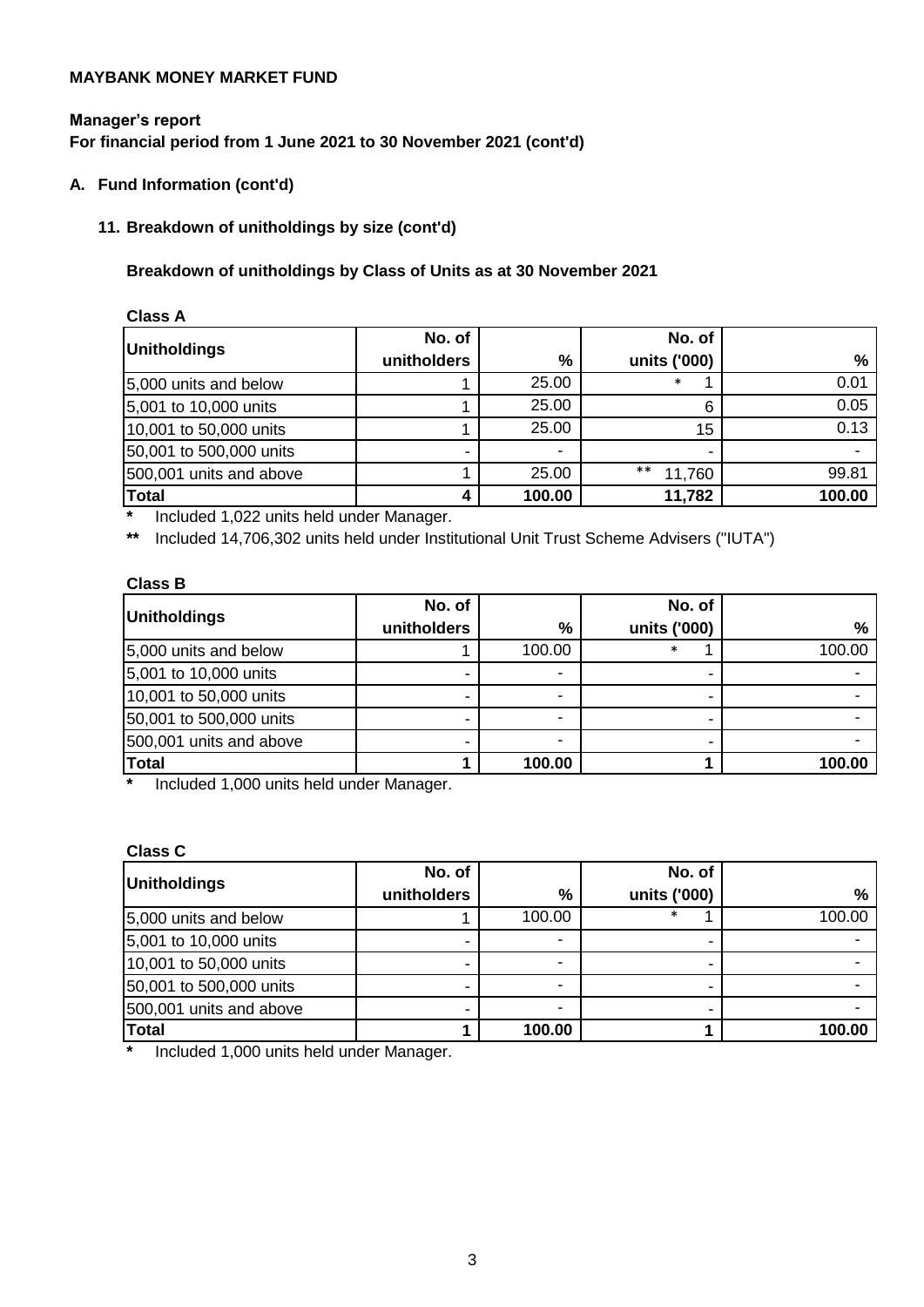# **Manager's report For financial period from 1 June 2021 to 30 November 2021 (cont'd)**

# **B. Performance Review (cont'd)**

# **1. Key performance data of the Fund (cont'd)**

| <b>Category</b>                                                                                                             |                                                       | 01.06.2021 to<br>30.11.2021          | 01.06.2020 to<br>31.05.2021         |
|-----------------------------------------------------------------------------------------------------------------------------|-------------------------------------------------------|--------------------------------------|-------------------------------------|
| <b>Portfolio</b><br>Shariah-compliant deposits (%)<br>Cash and other net (liabilities)(%)                                   |                                                       | 100.09<br>(0.09)                     | 100.14<br>(0.14)                    |
| Total (%)                                                                                                                   |                                                       | 100.00                               | 100.00                              |
| Annual return (%) <sup>(1)</sup><br>- Capital growth (%)<br>- Income distribution (%)<br>Total return (%)                   | Please refer to B(2) for the return of share classes. |                                      |                                     |
| <b>Class A</b><br>Units in circulation ('000)<br>NAV per unit (RM)<br>Highest NAV per unit (RM)<br>Lowest NAV per unit (RM) |                                                       | 11,782<br>1.0009<br>1.0011<br>0.9976 | 9,665<br>0.9977<br>1.0035<br>0.9919 |
| Net income distributed (RM)                                                                                                 |                                                       | 40,042                               | 84,474                              |
| Distribution date                                                                                                           |                                                       |                                      | Please refer to Note 10             |
| Gross/Net distribution per unit (sen)                                                                                       |                                                       | 0.35                                 | 0.10                                |
| <b>Class B</b><br>Units in circulation ('000)<br>NAV per unit (RM)<br>Highest NAV per unit (RM)<br>Lowest NAV per unit (RM) |                                                       | 1<br>1.0375<br>1.0375<br>1.0284      | 1<br>1.0284<br>1.0109<br>0.9817     |
| <b>Class C</b><br>Units in circulation ('000)<br>NAV per unit (RM)<br>Highest NAV per unit (RM)<br>Lowest NAV per unit (RM) |                                                       | 1<br>1.0375<br>1.0375<br>1.0284      | 1<br>1.0284<br>1.0109<br>0.9817     |
| Management Expense Ratio ("MER") (%) <sup>(2)</sup><br>Portfolio Turnover Ratio ("PTR") (times) <sup>(3)</sup>              |                                                       | 0.19<br>35.10                        | 0.68<br>125.95                      |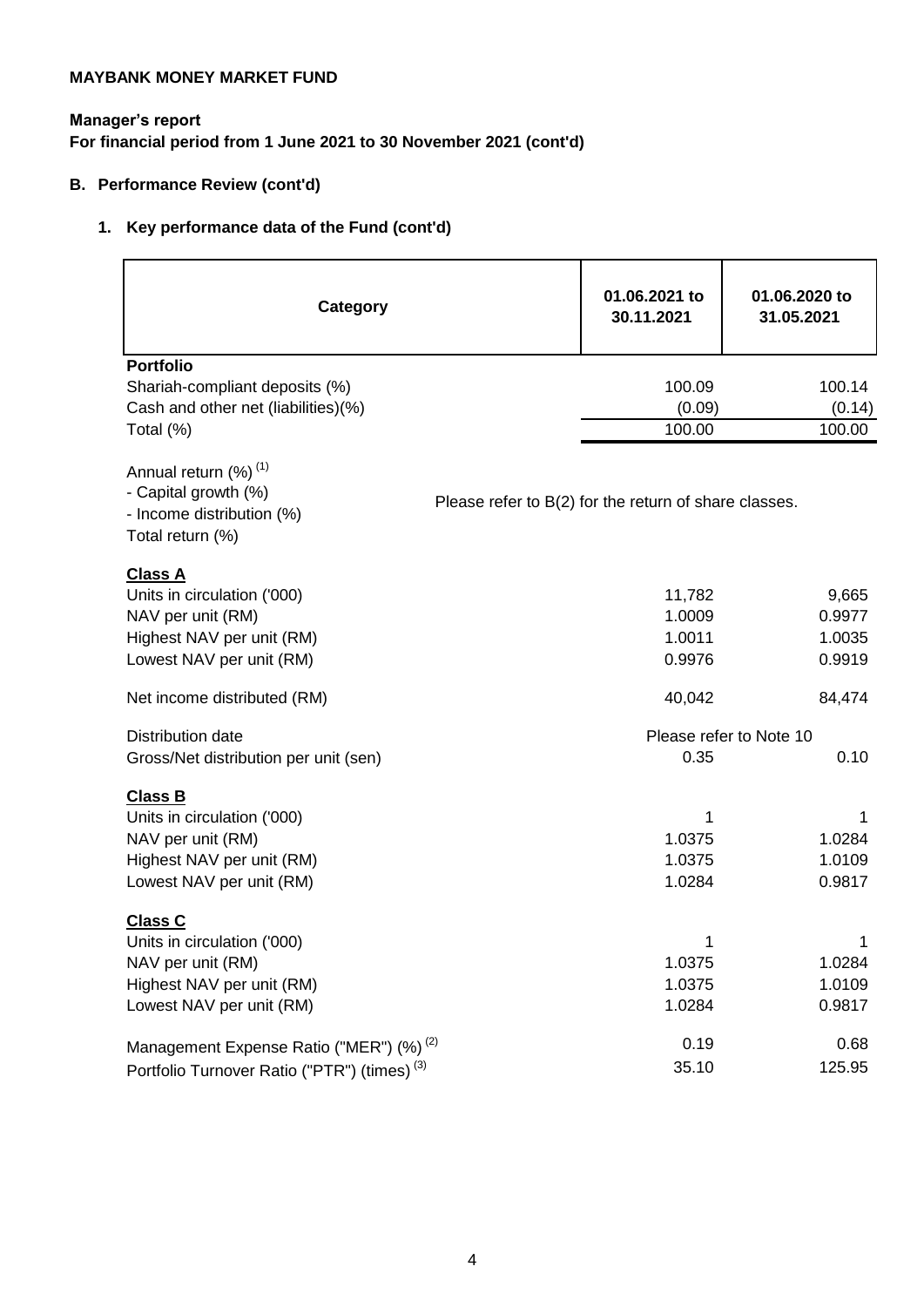# **For financial period from 1 June 2021 to 30 November 2021 (cont'd) Manager's report**

### **B. Performance Review**

# **1. Key performance data of the Fund (cont'd)**

*Investors are reminded that past performance of the Fund is not necessarily an indicative of its future performance and that unit prices and investment returns may fluctuate.*

### **Note:**

- (1) Actual return of the Fund for the financial period is computed based on the daily average NAV per unit, net of Manager's and Trustee's fees.
- (2) The Fund's MER is 0.19% in the current financial period under review.
- (3) The Fund's PTR is 35.10 times in the current financial period under review.

# **2. Performance of the Fund from inception to 30 November 2021.**

Returns of the different classes and its benchmark for the financial period from 1 June 2021 to 30 November 2021 are as follows:

### **(a) Class A**

| Category                 | 6 months<br>to<br>30.11.2021<br>% | <b>Since Inception</b><br>to<br>30.11.2021<br>% |
|--------------------------|-----------------------------------|-------------------------------------------------|
| Capital growth           | 0.32                              | 0.09                                            |
| Income distribution      | 0.35                              | 3.58                                            |
| Total return of the Fund | 0.67                              | 3.67                                            |
| Benchmark                | 0.12                              | 2.09                                            |
| Average total return     | $\blacksquare$                    | 1.32                                            |



*Source: Lipper*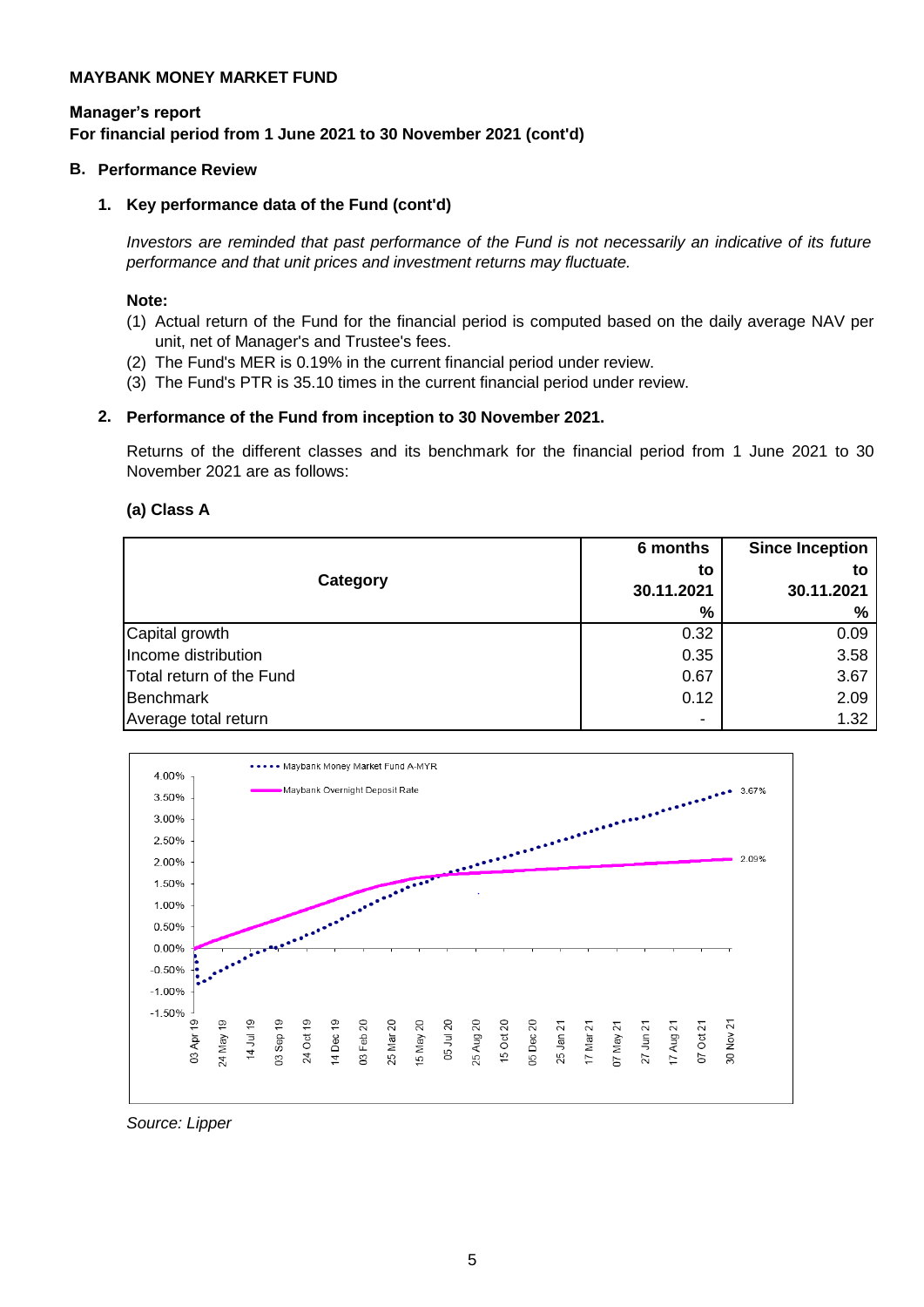# **Manager's report For financial period from 1 June 2021 to 30 November 2021 (cont'd)**

# **B. Performance Review**

# **2. Performance of the Fund from inception to 30 November 2021 (cont'd)**

# **(b) Class B**

|                          | 6 months       | <b>Since Inception</b> |
|--------------------------|----------------|------------------------|
| Category                 | to             | to                     |
|                          | 30.11.2021     | 30.11.2021             |
|                          | %              | %                      |
| Capital growth           | 0.88           | 3.75                   |
| Income distribution      |                |                        |
| Total return of the Fund | 0.88           | 3.75                   |
| Benchmark                | 0.12           | 2.09                   |
| Average total return     | $\blacksquare$ | 1.35                   |



*Source: Lipper*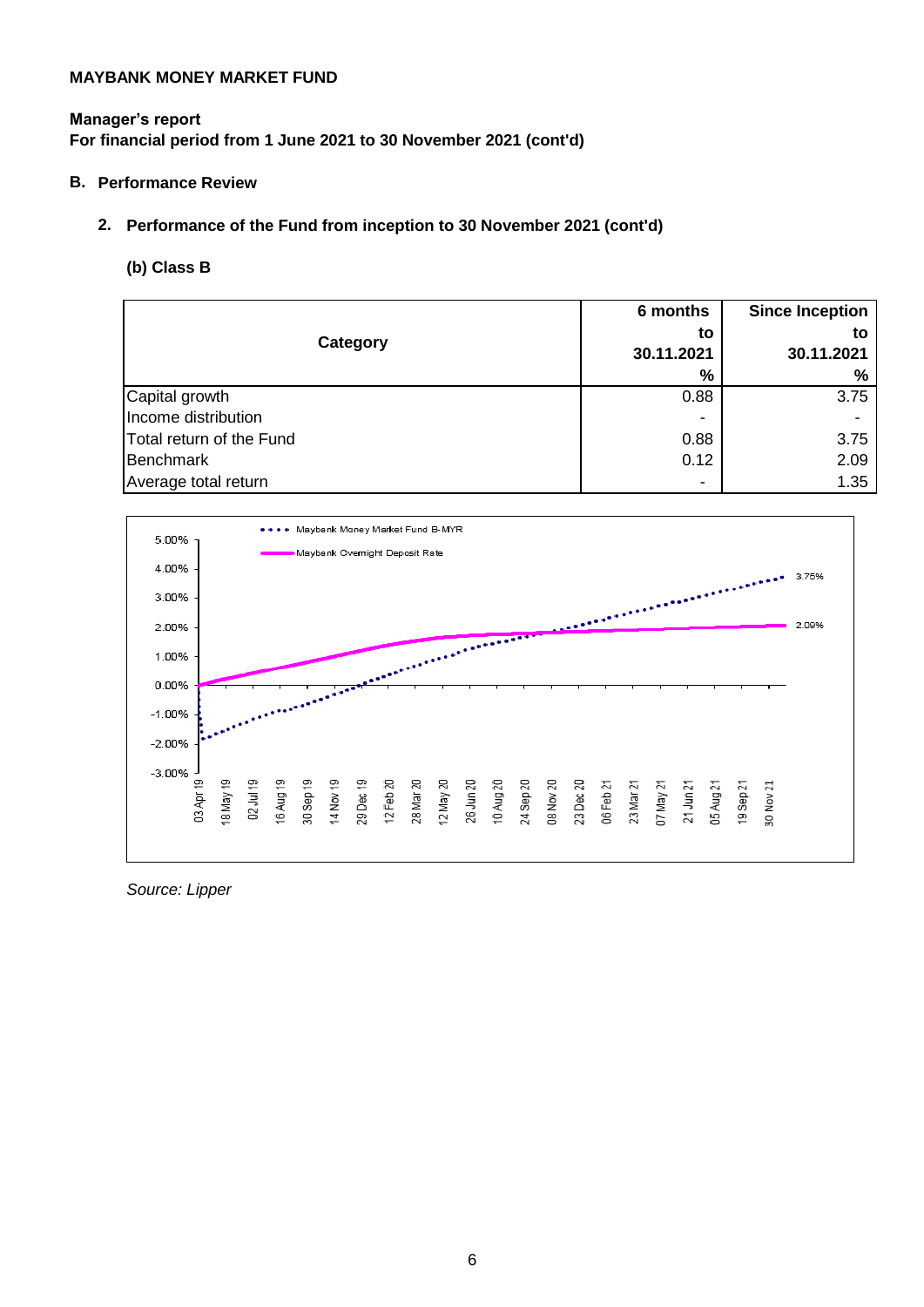# **Manager's report For financial period from 1 June 2021 to 30 November 2021 (cont'd)**

# **B. Performance Review (cont'd)**

# **2. Performance of the Fund from inception to 30 November 2021 (cont'd)**

# **(c) Class C**

|                          | 6 months       | <b>Since Inception</b> |
|--------------------------|----------------|------------------------|
| Category                 | to             | to                     |
|                          | 30.11.2021     | 30.11.2021             |
|                          | %              | ℅                      |
| Capital growth           | 0.88           | 3.75                   |
| Income distribution      |                |                        |
| Total return of the Fund | 0.88           | 3.75                   |
| Benchmark                | 0.12           | 2.09                   |
| Average total return     | $\blacksquare$ | 1.35                   |



*Source: Lipper*

*Investors are reminded that past performance of the Fund is not necessarily an indicative of its future performance and that unit prices and investment returns may fluctuate.*

The outperformance was mainly due to better returns from its deposits with selective financial institutions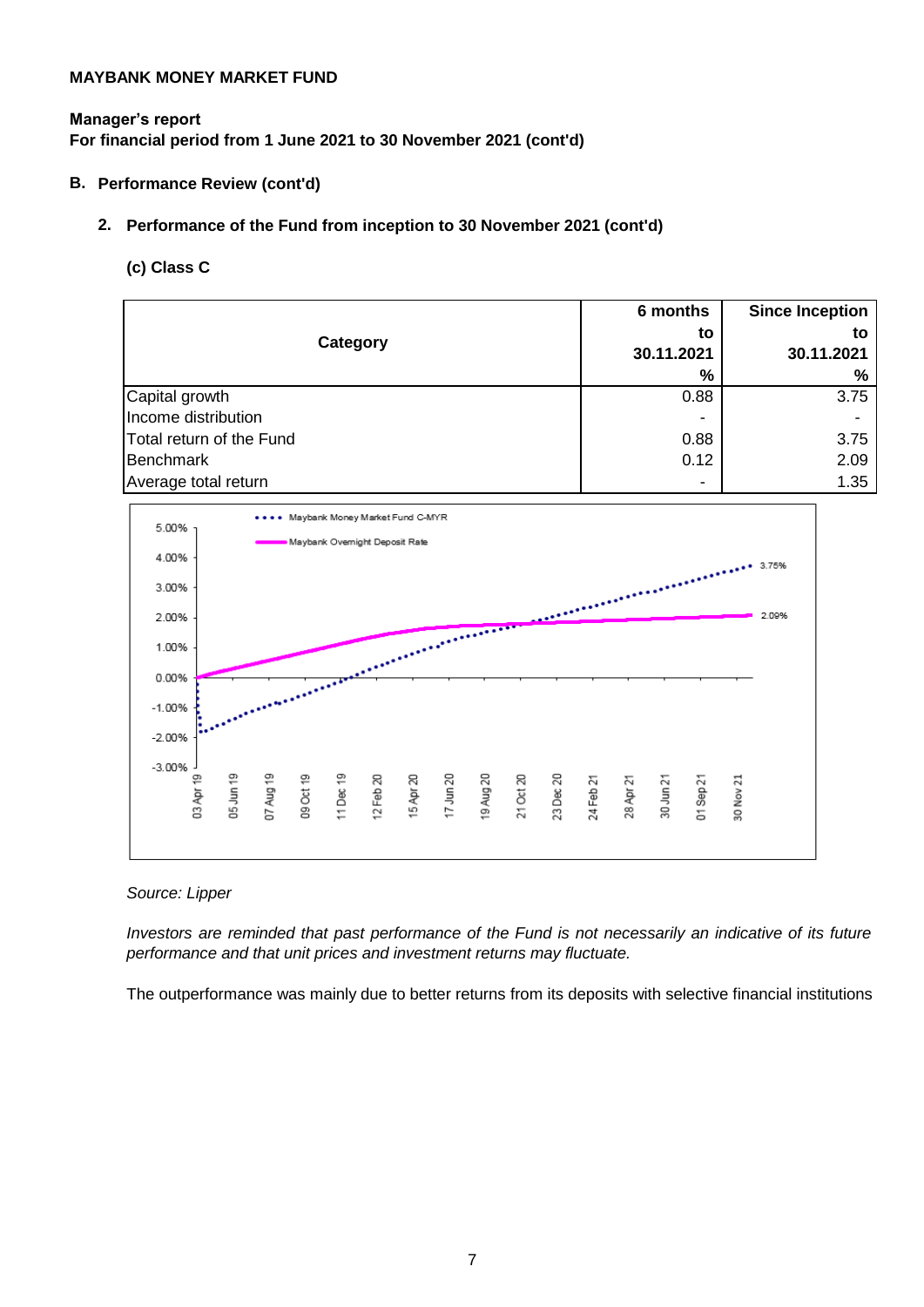# **Manager's report For financial period from 1 June 2021 to 30 November 2021 (cont'd)**

# **B. Performance Review (cont'd)**

# **3. Annual total return of the Fund by Share Class**

# **Class A**

| For the financial period/year | 31.05.2021<br>30.11.2021 |      |
|-------------------------------|--------------------------|------|
|                               | ℅                        | %    |
| Capital growth                | 0.32                     | 0.11 |
| Income distribution           | 0.35                     | 1.48 |
| <b>Total return</b>           | 0.67                     | 1.59 |
| Benchmark                     | 0.12                     | 1.68 |

# **Class B**

| For the financial period/year | 30.11.2021 | 31.05.2021 |
|-------------------------------|------------|------------|
|                               | %          | ℅          |
| Capital growth                | 0.88       | 1.09       |
| Income distribution           |            |            |
| Total return                  | 0.88       | 1.09       |
| Benchmark                     | 0.12       | ⊟68.∃      |

# **Class B**

| For the financial period/year | 30.11.2021     | 31.05.2021 |  |
|-------------------------------|----------------|------------|--|
|                               | %              | %          |  |
| Capital growth                | 0.88           | 1.09       |  |
| Income distribution           | $\blacksquare$ |            |  |
| Total return                  | 0.88           | 1.09       |  |
| Benchmark                     | 0.12           | 1.68       |  |

# **4. Basis of calculation made in calculating the returns:**

The performance figures are a comparison of the growth/decline in NAV after taking into account all the distributions payable (if any) during the stipulated period.

An illustration of the above would be as follows:

- Capital return  $=$  (NAV per unit end / NAV per unit begin) 1
- 
- $I_n$  Income return  $=$  Income distribution per unit / NAV per unit ex-date Total return  $=$   $(1+Capital return) \times (1+Income return) - 1$

8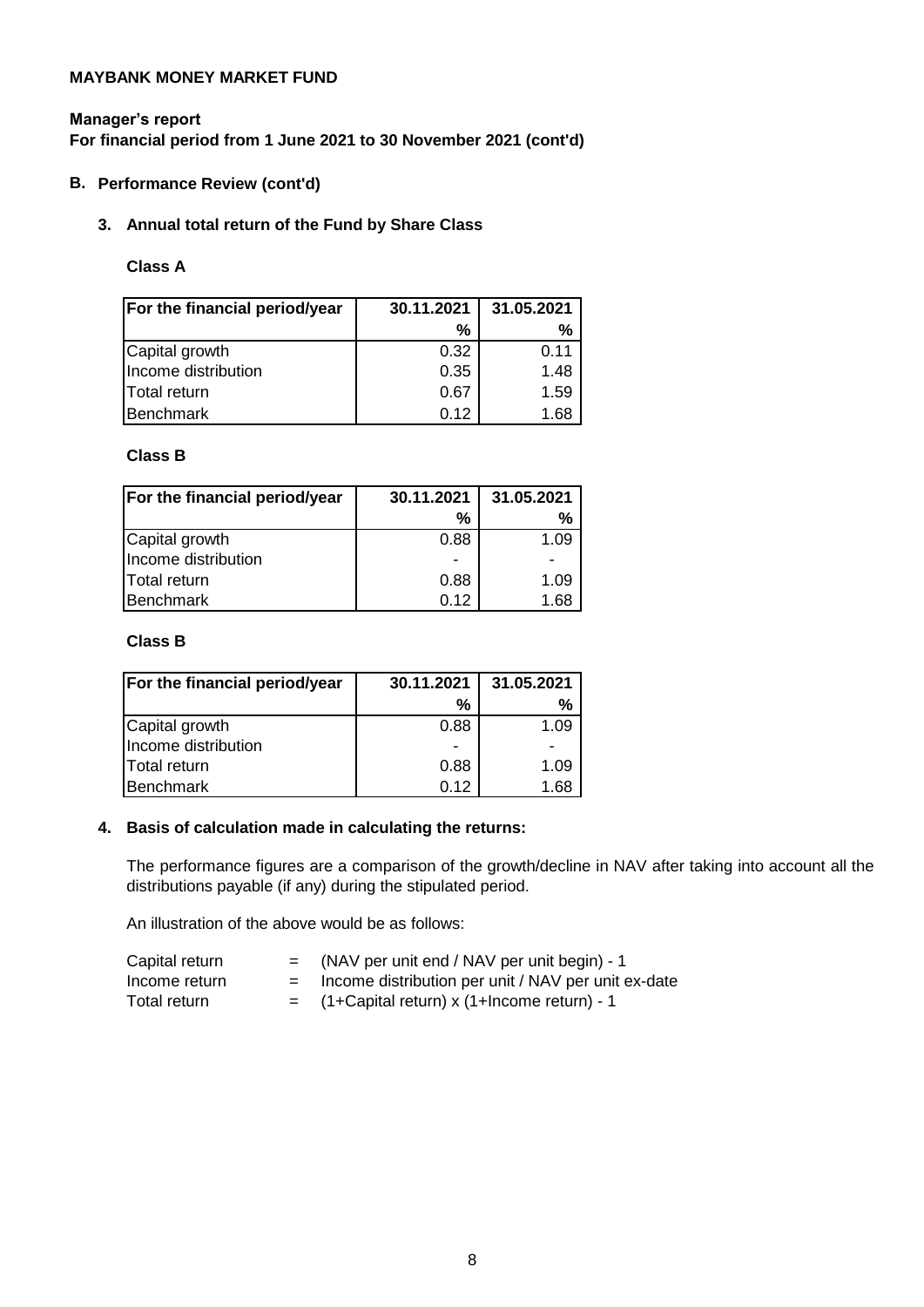# **Manager's report For financial period from 1 June 2021 to 30 November 2021 (cont'd)**

**C. Market Review**

Overnight Policy Rate ("OPR") was kept unchanged at 1.75% in the last Monetary Policy Committee ("MPC") meeting for the year in early November 2021 as it continued to cite recovery in global economy supported by improvements in manufacturing and services activity. Nonetheless, Bank Negara Malaysia ("BNM") sees potential downside risks to global and domestic economic growth on the back of Coronavirus Disease 2019 ("Covid-19") virus variants, supply chain disruptions and financial market volatility as central banks' adjusts their monetary policy. Further easing of containment measures and the vaccination progress will support growth momentum moving forward, albeit with possible risks from new Covid-19 variants.

# **D. Market Outlook & Strategies**

The next MPC meeting is scheduled in mid January 2022. BNM's Gross Domestic Product ("GDP") growth forecast was revised down to a range of +3.0% to +4.0% (previously +6.0% to +7.0%) in August 2021, citing the resurgence of Covid-19 cases and the re-imposition of nationwide containments measures that are expected to weigh on growth. While the impact will be cushioned by several factors including continued allowances for essential economic sectors to operate, higher adaptability to remote work and various policy support; growth trajectory will depend on the ability to contain the epidemic.

# **E. Investment Stratergies**

The Manager monitors the liquidity requirements closely in order to place money market deposits in appropriate tenures which will satisfy the liquidity requirements and also position of the Fund to capitalise on any profit rate movement. The Manager also actively looks for products from licensed financial institutions that provide better yields. Hence, the Manager has resorted to maintain the deposit placement on short tenure basis to cater possibility of redemption from investor in the nearest future.

# **F. Soft Commissions and Rebates**

The Manager and its delegates will not retain any form of soft commissions and rebates from or otherwise share in any commission with any broker in consideration for directing dealings in the investments of the Fund unless the soft commissions received are retained in the form of goods and services such as financial wire services and stock quotations system incidental to investment management of the Fund. All dealings with brokers are executed on best available terms.

During the financial period ended 30 November 2021, the Manager and its delegates did not receive any rebates from the brokers or dealers but have retained soft commissions in the form of goods and services such as research materials and advisory services that assist in decision making process relating to the investment of the Fund (i.e. research materials, data and quotation services, computer hardware and software incidental to the investment management of the Fund and investment advisory services) which were of demonstrable benefits to the unitholders.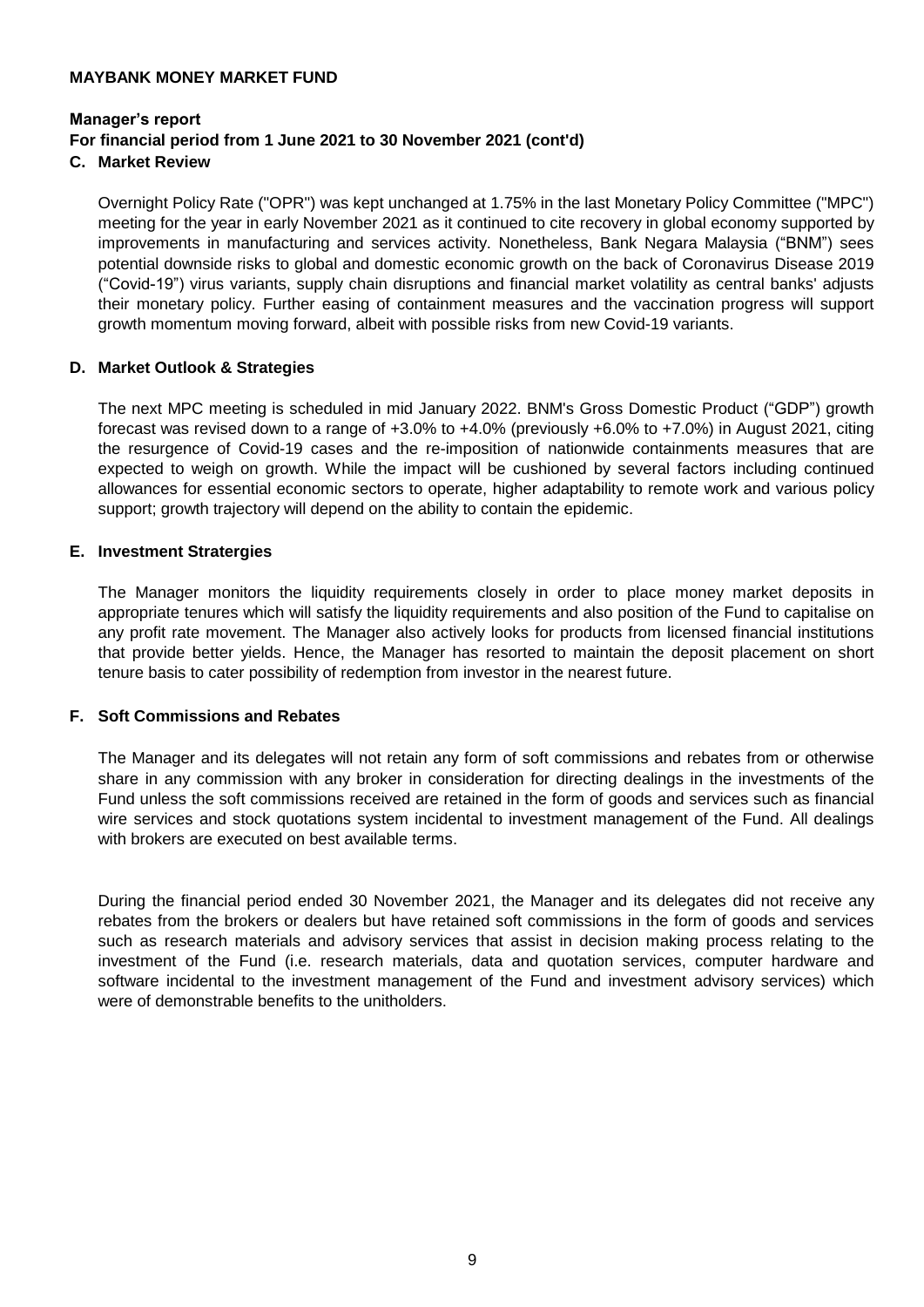# **TRUSTEE'S REPORT**

# **TO THE UNITHOLDERS OF MAYBANK MONEY MARKET FUND FOR THE FINANCIAL PERIOD FROM 1 JUNE 2021 TO 30 NOVEMBER 2021**

We have acted as Trustee of Maybank Money Market Fund (the "Fund") for the financial period from 1 June 2021 to 30 November 2021. In our opinion and to the best of our knowledge, Maybank Asset Management Sdn Bhd, the Manager (the "Manager"), has operated and managed the Fund in accordance with the following:

- (a) Limitations imposed on the investment powers of the Manager and the Trustee under the Deed, the Securities Commission's Guidelines on Unit Trust Funds, the Capital Markets and Services Act 2007 and other applicable laws;
- (b) Valuation and pricing is carried out in accordance with the Deed and any regulatory requirements;
- (c) Creation and cancellation of units of the Fund have been carried out in accordance with the Deed and relevant regulatory requirements; and
- (d) The distributions to the unitholders during the financial period from 1 June 2021 to 30 November 2021 are consistent with the objectives of the Fund.

For and on behalf of **PB Trustee Services Berhad**

**Cheah Kuan Yoon** Chief Executive Officer

Kuala Lumpur, Malaysia 12 January 2022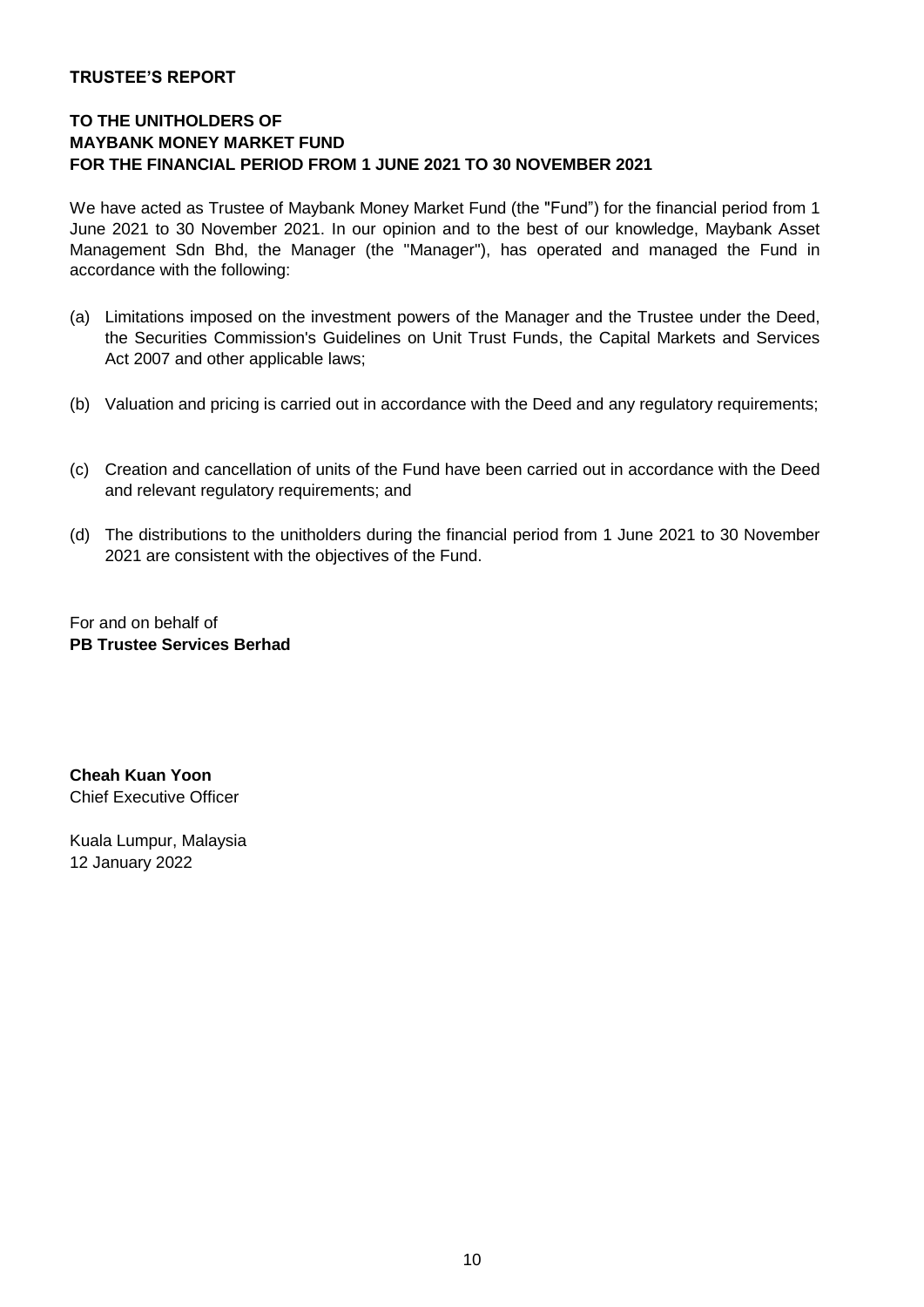# **STATEMENT BY MANAGER**

# **TO THE UNITHOLDERS OF MAYBANK MONEY MARKET FUND FOR THE FINANCIAL PERIOD FROM 1 JUNE 2021 TO 30 NOVEMBER 2021**

I, Ahmad Najib Bin Nazlan, being a Director of Maybank Asset Management Sdn Bhd (the "Manager"), do hereby state that, in the opinion of the Manager, the accompanying unaudited financial statements are drawn up in accordance with Malaysian Financial Reporting Standards 134 Interim Financial Reporting and International Financial Reporting Standards 34 Interim Financial Reporting so as to give a true and fair view of the financial position of Maybank Money Market Fund as at 30 November 2021 and of its results, changes in net assets attributable to unitholders and cash flows for the financial period then ended and comply with the requirements of the Deed.

For and on behalf of the Manager

**Ahmad Najib Bin Nazlan Director** 

Kuala Lumpur, Malaysia 12 January 2022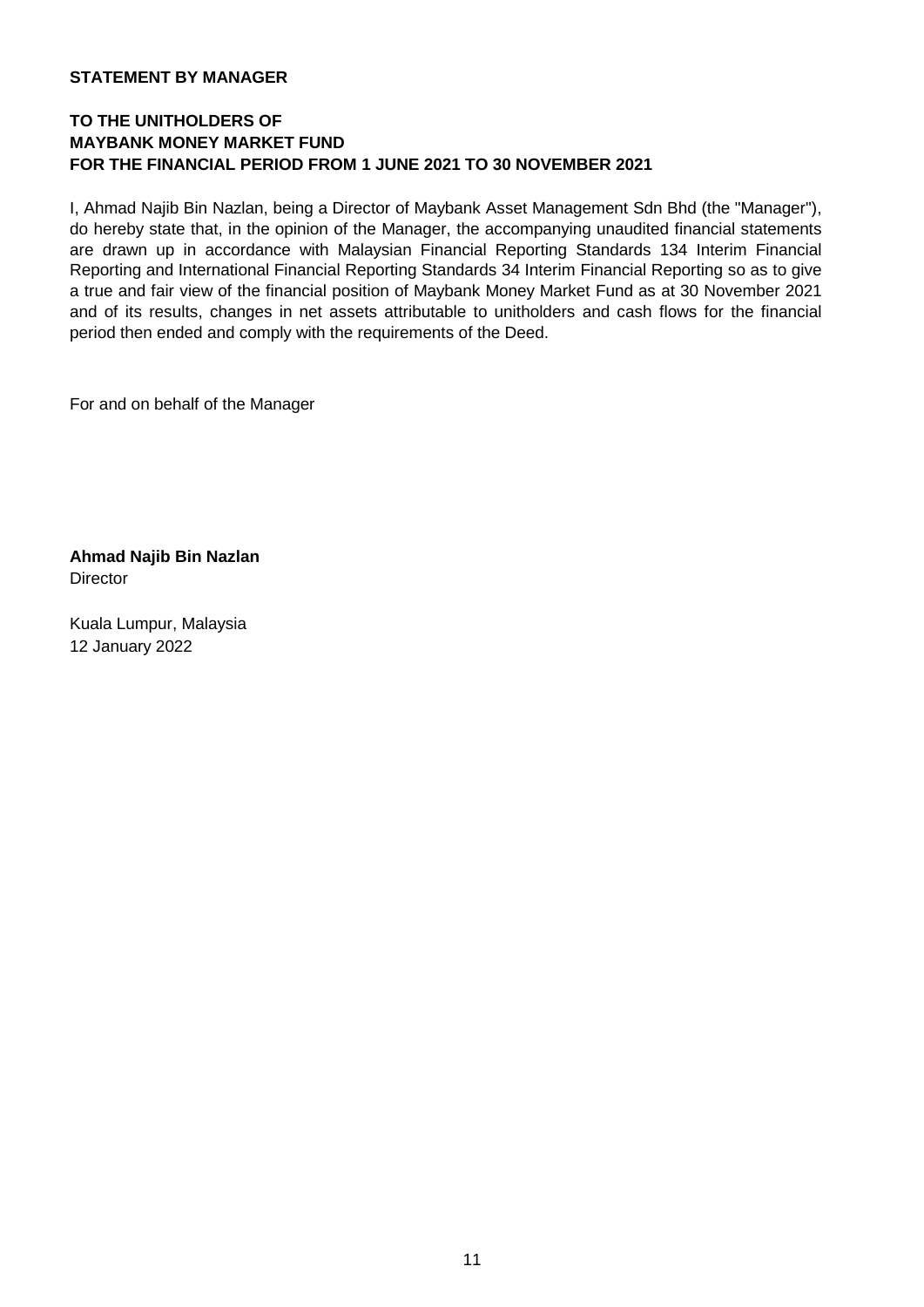# **UNAUDITED STATEMENT OF COMPREHENSIVE INCOME FOR FINANCIAL PERIOD FROM 1 JUNE 2021 TO 30 NOVEMBER 2021**

|                                                                                                     | 01.06.2021  |                         | 01.06.2020              |
|-----------------------------------------------------------------------------------------------------|-------------|-------------------------|-------------------------|
|                                                                                                     |             | to                      | to                      |
|                                                                                                     | <b>Note</b> | 30.11.2021<br><b>RM</b> | 30.11.2020<br><b>RM</b> |
|                                                                                                     |             |                         |                         |
| <b>INVESTMENT INCOME</b>                                                                            |             |                         |                         |
| Interest income                                                                                     |             | 98,274                  | 108,005                 |
| <b>EXPENSES</b>                                                                                     |             |                         |                         |
| Manager's fee                                                                                       | 3           | 14,268                  | 15,812                  |
| Trustee's fee                                                                                       | 4           | 2,283                   | 2,530                   |
| Auditors' remuneration                                                                              |             | 2,758                   | 2,758                   |
| Tax agent's fee                                                                                     |             | 1,755                   | 1,755                   |
| Administrative expenses                                                                             |             | 978                     | 477                     |
|                                                                                                     |             | 22,042                  | 23,332                  |
| Net income before distribution and taxation                                                         |             | 76,232                  | 84,673                  |
| Distribution to unitholders                                                                         | 2,8         |                         |                         |
| Class A                                                                                             | 10          | (40, 042)               | (67, 824)               |
|                                                                                                     |             | 36,190                  | 16,849                  |
|                                                                                                     |             |                         |                         |
| Net income before taxation<br>Taxation                                                              | 5           | 36,190                  | 16,849                  |
|                                                                                                     |             |                         |                         |
| Net income after distribution, taxation, and total<br>comprehensive income for the financial period |             | 36,190                  | 16,849                  |
|                                                                                                     |             |                         |                         |
| Net income after distribution and taxation is made up of<br>the following:                          |             |                         |                         |
| Net realised income                                                                                 |             | 36,190                  | 16,849                  |
|                                                                                                     |             |                         |                         |
| Distributions for the financial period:                                                             |             |                         |                         |
|                                                                                                     |             |                         |                         |
| <b>Class A</b><br>Net distributions for the financial period                                        | 10          | 40,042                  |                         |
| Gross/net distribution per unit (sen)                                                               | 10          | 0.35                    | 88,746<br>0.70          |
|                                                                                                     |             | Please refer to         | Please refer to         |
| Distribution dates (ex-date)                                                                        | 10          | Note 11                 | Note 11                 |
|                                                                                                     |             |                         |                         |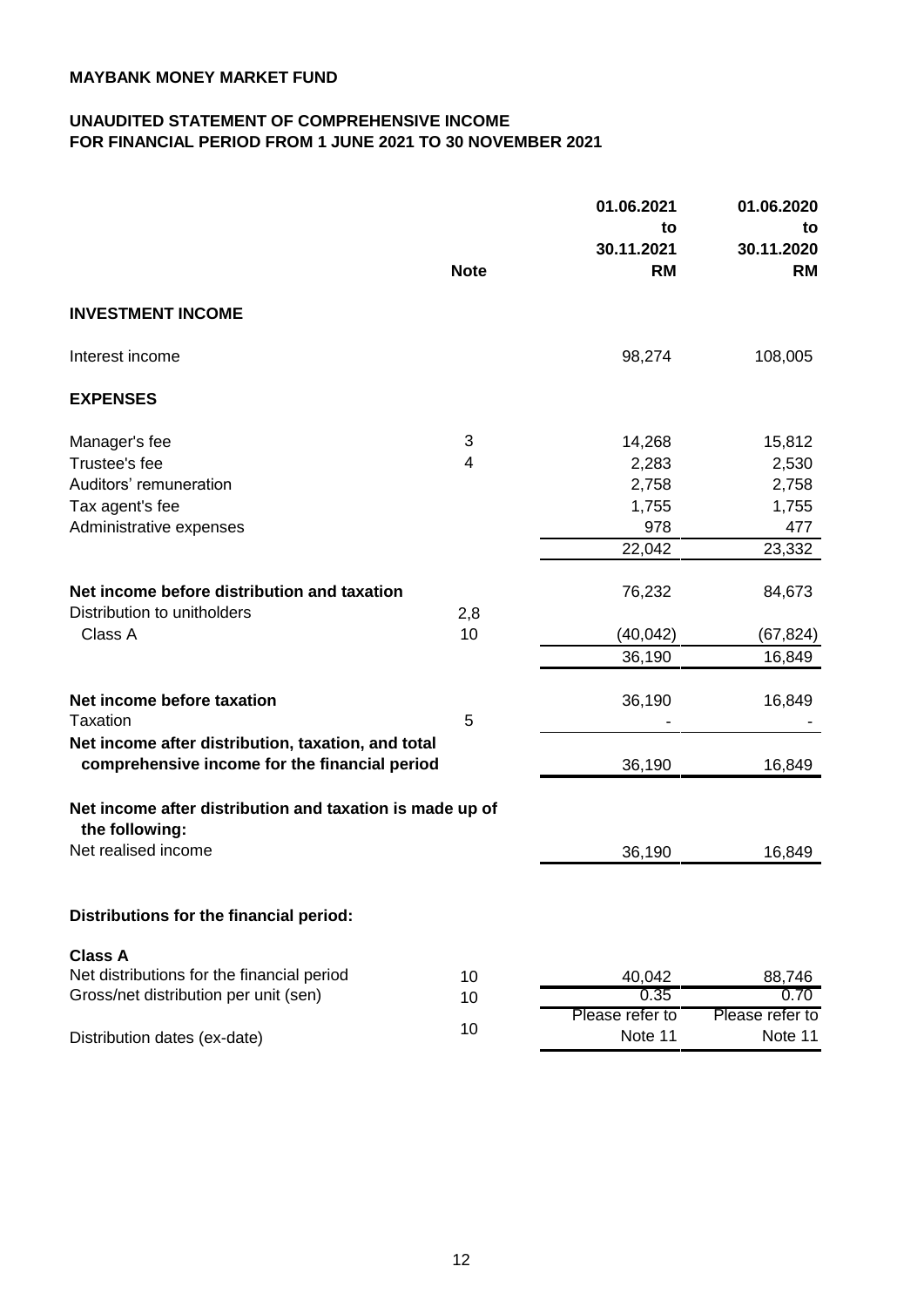# **UNAUDITED STATEMENT OF FINANCIAL POSITION AS AT 30 NOVEMBER 2021**

|                                                                                | <b>Note</b>    | 30.11.2021<br><b>RM</b> | 31.05.2021<br>RM       |
|--------------------------------------------------------------------------------|----------------|-------------------------|------------------------|
| <b>ASSETS</b>                                                                  |                |                         |                        |
| Deposits with licensed financial institutions<br>Interest receivables          | 6              | 11,804,382<br>563       | 10,898,782<br>1,599    |
| Amount due from Manager                                                        | $\overline{7}$ |                         | 279                    |
| Cash at bank                                                                   |                | 2,256                   | 1,112                  |
| <b>TOTAL ASSETS</b>                                                            |                | 11,807,201              | 10,901,772             |
| <b>LIABILITIES</b>                                                             |                |                         |                        |
| Amount due to Manager                                                          | 7              | 3,445                   | 5,499                  |
| Amount due to Trustee                                                          | 8              | 389                     | 401                    |
| Other payables and accruals                                                    |                | 9,389                   | 11,994                 |
| TOTAL LIABILITIES (EXCLUDING NET ASSETS<br><b>ATTIUBUTABLE TO UNITHOLDERS)</b> |                | 13,223                  | 17,894                 |
| NET ASSET VALUE ("NAV") OF THE FUND<br>ATTRIBUTABLE TO UNITHOLDERS OF THE FUND |                | 11,793,978              | 10,883,878             |
| NET ASSETS ATTIBUTABLE TO UNITHOLDERS OF                                       |                |                         |                        |
| THE FUND COMPRISE:                                                             | 2.7            |                         |                        |
| Unitholders' contribution                                                      | 9(a)           | 11,674,124              | 14,615,912             |
| Retained earnings                                                              | 9(b)           | 119,854                 | 109,294                |
|                                                                                |                | 11,793,978              | 14,725,206             |
| <b>NET ASSET VALUE</b>                                                         |                |                         |                        |
| Class A                                                                        |                | 11,791,903              | 10,881,822             |
| Class B                                                                        |                | 1,038                   | 1,028                  |
| Class C                                                                        |                | 1,038                   | 1,028                  |
|                                                                                |                | 11,793,978              | 10,883,878             |
| <b>NUMBER OF UNITS IN CIRCULATION</b>                                          | 9(a)           |                         |                        |
| (UNITS)                                                                        |                | No. of units            | No. of units           |
| Class A                                                                        |                | 11,781,757              | 10,907,290             |
| Class B                                                                        |                | 1,000                   | 1,000                  |
| Class C                                                                        |                | 1,000<br>11,783,757     | 1,000<br>10,909,290    |
|                                                                                |                |                         |                        |
| <b>NAV PER UNIT</b>                                                            |                |                         |                        |
| Class A<br>Class B                                                             |                | RM 1.0009<br>RM 1.0375  | RM 0.9977              |
| Class C                                                                        |                | RM 1.0375               | RM 1.0284<br>RM 1.0284 |
|                                                                                |                |                         |                        |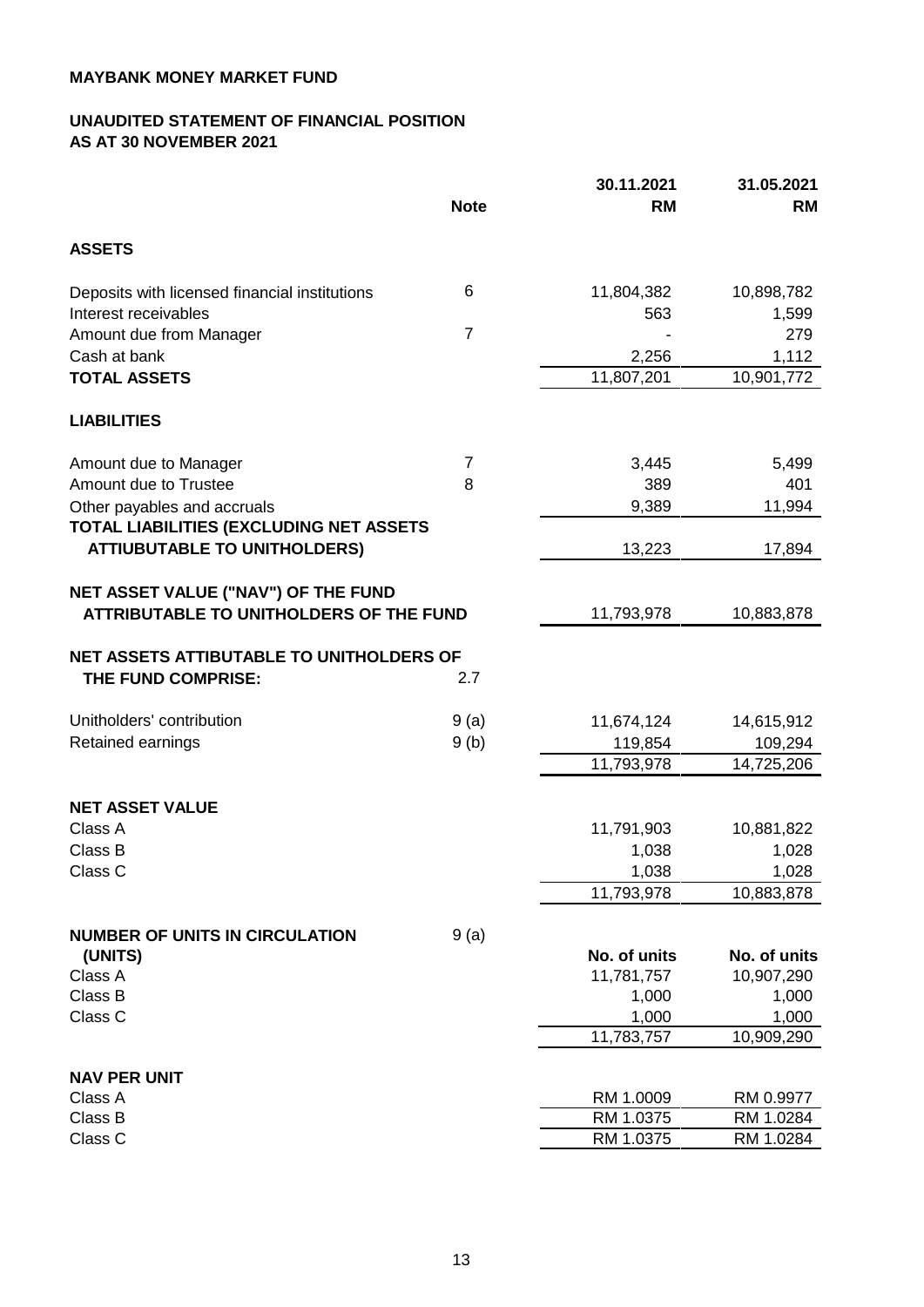# **FOR FINANCIAL PERIOD FROM 1 JUNE 2021 TO 30 NOVEMBER 2021 UNAUDITED STATEMENT OF CHANGES IN NET ASSETS ATTRIBUTABLE TO UNITHOLDERS**

|                            | <b>Unitholders'</b><br>contribution<br>Note $9(a)$<br>RM | <b>Retained</b><br>earnings<br>Note $9(b)$<br>RM | <b>Net assets</b><br>attributable to<br>unitholders<br><b>RM</b> |
|----------------------------|----------------------------------------------------------|--------------------------------------------------|------------------------------------------------------------------|
| At 1 June 2021             | 10,800,214                                               | 83,664                                           | 10,883,878                                                       |
| Total comprehensive income |                                                          |                                                  |                                                                  |
| for the financial period   |                                                          | 36,190                                           | 36,190                                                           |
| Creation of units          | 3,281,069                                                |                                                  | 3,281,069                                                        |
| Reinvestment of units      | 236,043                                                  |                                                  | 236,043                                                          |
| Cancellation of units      | (2,643,202)                                              |                                                  | (2,643,202)                                                      |
| At 30 November 2021        | 11,674,124                                               | 119,854                                          | 11,793,978                                                       |
|                            |                                                          |                                                  |                                                                  |
| At 1 June 2020             | 9,587,137                                                | 92,445                                           | 9,679,582                                                        |
| Total comprehensive income |                                                          |                                                  |                                                                  |
| for the financial period   |                                                          | 16,849                                           | 16,849                                                           |
| Creation of units          | 7,586,996                                                |                                                  | 7,586,996                                                        |
| Reinvestment of units      | 88,746                                                   |                                                  | 88,746                                                           |
| Cancellation of units      | (2,626,045)                                              |                                                  | (2,626,045)                                                      |
| Distributions (Note 10)    | (20,922)                                                 |                                                  | (20,922)                                                         |
| At 30 November 2020        | 14,615,912                                               | 109,294                                          | 14,725,206                                                       |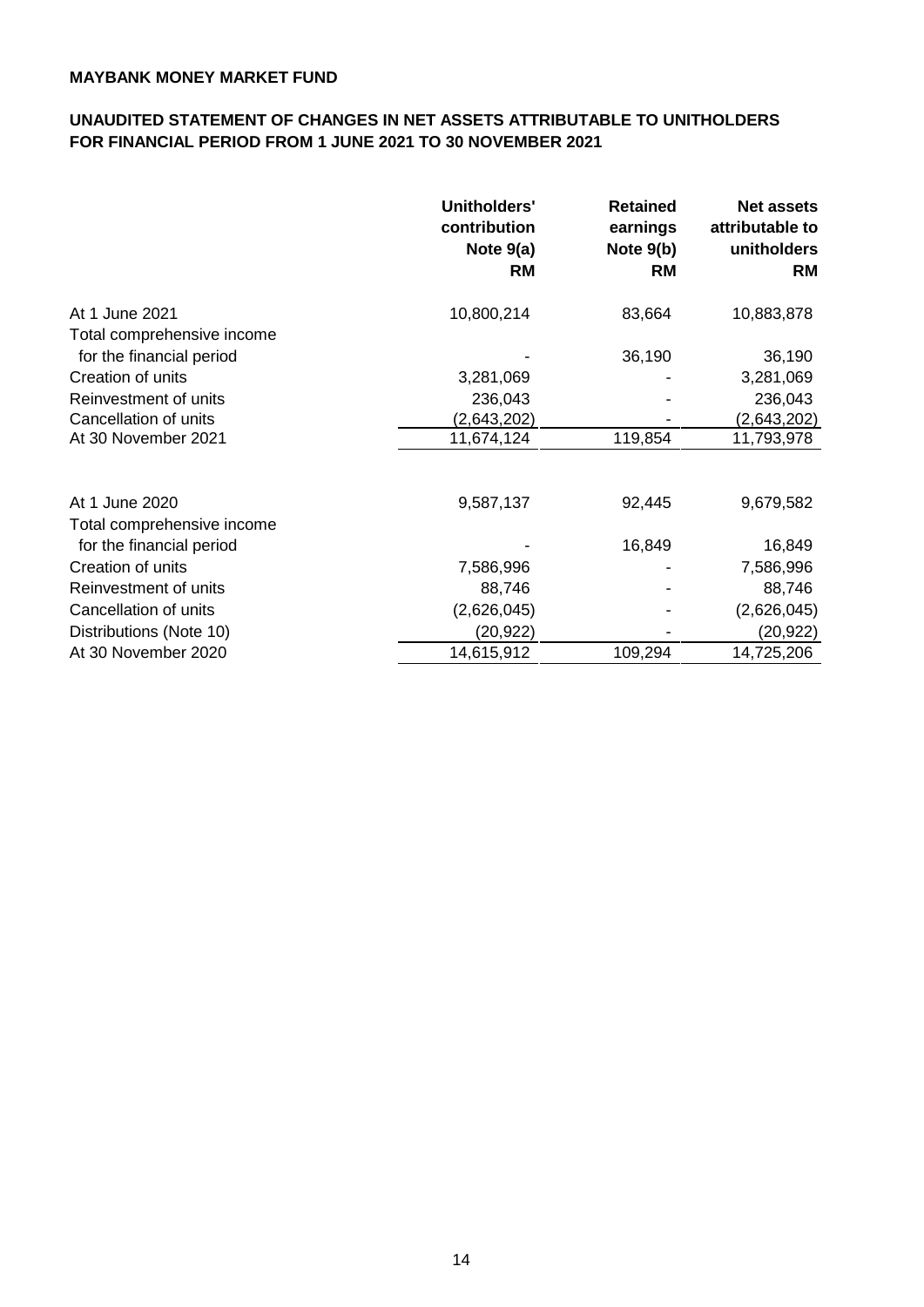# **UNAUDITED STATEMENT OF CASH FLOWS FOR FINANCIAL PERIOD FROM 1 JUNE 2021 TO 30 NOVEMBER 2021**

|                                                                                                               | 01.06.2021<br>to<br>30.11.2021<br><b>RM</b> | 01.06.2020<br>to<br>30.11.2020<br><b>RM</b> |
|---------------------------------------------------------------------------------------------------------------|---------------------------------------------|---------------------------------------------|
| <b>CASH FLOWS FROM OPERATING AND</b><br><b>INVESTING ACTIVITIES</b>                                           |                                             |                                             |
| Interest income received                                                                                      | 99,303                                      | 108,880                                     |
| Manager's fee paid                                                                                            | (14, 342)                                   | (14, 717)                                   |
| Trustee's fee paid                                                                                            | (2, 295)                                    | (2,355)                                     |
| Payment of other fees and expenses                                                                            | (8,090)                                     | (7, 233)                                    |
| Net cash generated from operating and investing activities                                                    | 74,576                                      | 84,575                                      |
| <b>CASH FLOWS FROM FINANCING ACTIVITIES</b>                                                                   |                                             |                                             |
| Cash received from units created                                                                              | 3,494,299                                   | 7,596,395                                   |
| Cash paid on units cancelled                                                                                  | (2,645,182)                                 | (2,623,839)                                 |
| Distributions to unitholders                                                                                  | (16, 950)                                   |                                             |
| Net cash generated from financing activities                                                                  | 832,168                                     | 4,972,556                                   |
| <b>NET CHANGE IN CASH AND CASH EQUIVALENTS</b>                                                                |                                             |                                             |
| <b>FOR THE FINANCIAL PERIOD</b>                                                                               | 906,744                                     | 5,057,131                                   |
| CASH AND CASH EQUIVALENTS AT THE BEGINNING<br>OF THE FINANCIAL PERIOD<br>CASH AND CASH EQUIVALENTS AT THE END | 10,899,894                                  | 9,680,820                                   |
| OF THE FINANCIAL PERIOD                                                                                       | 11,806,638                                  | 14,737,951                                  |
| Cash and cash equivalents comprise of:                                                                        |                                             |                                             |
| Deposits with licensed financial institutions (Note 6)                                                        | 11,804,382                                  | 14,734,802                                  |
| Cash at bank                                                                                                  | 2,256                                       | 3,149                                       |
|                                                                                                               | 11,806,638                                  | 14,737,951                                  |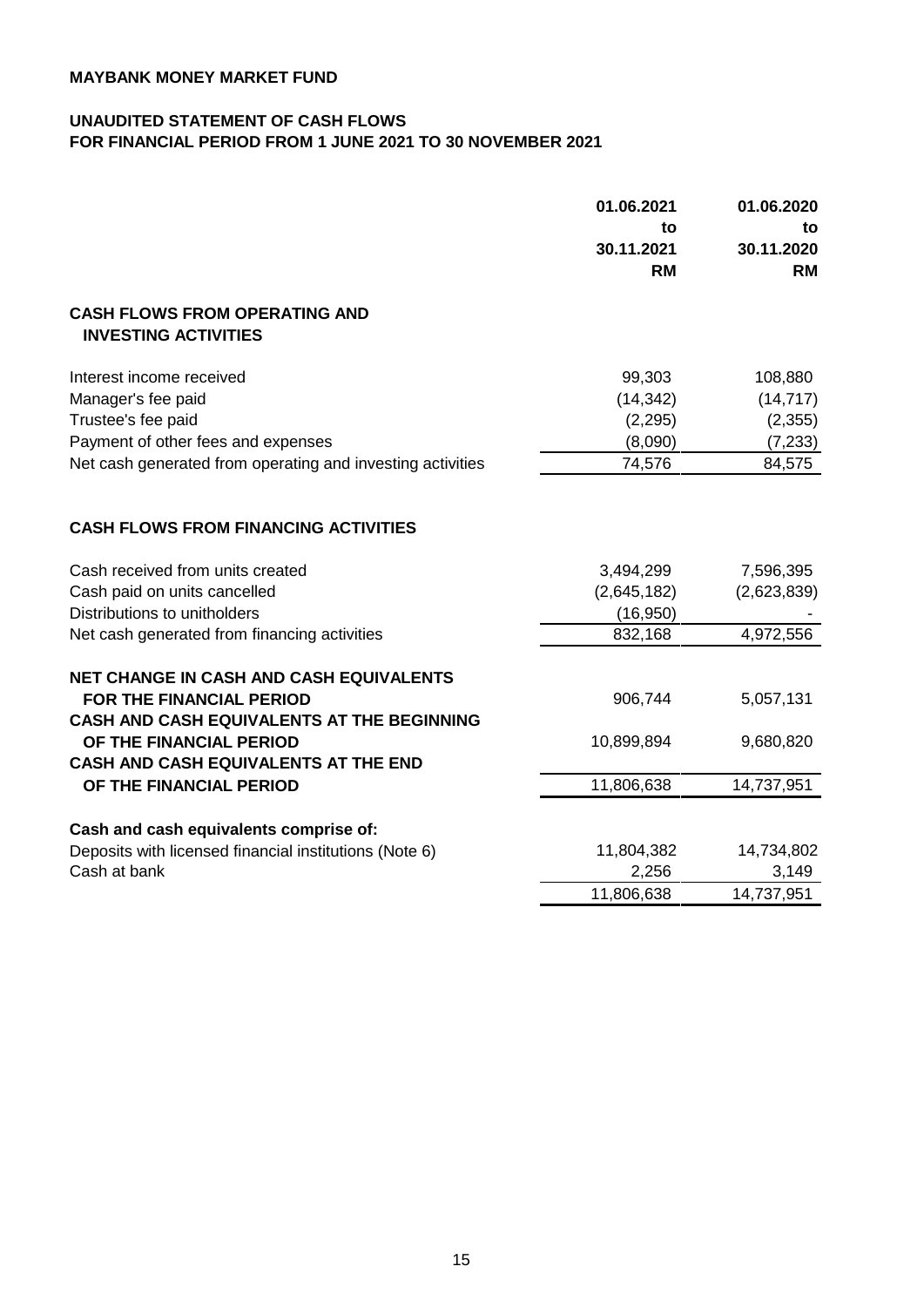# **NOTES TO THE UNAUDITED FINANCIAL STATEMENTS FOR FINANCIAL PERIOD FROM 1 JUNE 2021 TO 30 NOVEMBER 2021**

### **1. THE FUND, THE MANAGER AND THEIR PRINCIPAL ACTIVITIES**

Maybank Money Market Fund ("Fund") was constituted pursuant to the executed Deed dated 17 December 2018 between Maybank Asset Management ("MAM") as the Manager and PB Trustee Services Berhad as the Trustee and the Registered Holders of the Fund.

To achieve its objective, the Fund will invest a minimum of 90% of its NAV in fixed income securities, money market instruments and deposits which have a remaining maturity period of not more than 365 days. The remaining NAV of the Fund will be invested in fixed income securities, money market instruments and deposits which have a remaining maturity period of more than 365 days but fewer than 732 days.

As at 1 March 2019, the Fund launched three (3) Classes of units- Class A, Class B and Class C. Class represents a represent the Classes denominated in RM with different rate of management fee for each Class.

The Manager of the Fund is MAM, a company incorporated in Malaysia. It is a holder of the Capital Markets Services License with fund management as its regulated activity under the Capital Markets and Services Act 2007 ("CMSA"). The principal place of business of MAM is at Level 12, Tower C, Dataran Maybank, No. 1 Jalan Maarof, 59000 Kuala Lumpur, Malaysia. MAM is a subsidiary of Maybank Asset Management Group Berhad ("MAMG"), which in turn is a subsidiary of Malayan Banking Berhad ("MBB").

# **2. SUMMARY OF SIGNIFICANT ACCOUNTING POLICIES**

# **2.1 Basis of preparation**

The financial statements of the Fund have been prepared in accordance to Malaysian Financial Reporting Standards 134 Interim Financial Reporting ("MFRS 134") as issued by the Malaysian Accounting Standards Board ("MASB"), International Financial Reporting Standards 34 Interim Financial Reporting ("IFRS 34") as issued by the International Accounting Standards Board ("IASB"), the Deed and any regulatory requirements.

The Fund had adopted the MFRS, Amendments to Standards and Interpretations Committee ("IC") which have become effective during the financial period from 1 June 2021 to 30 November 2021. The adoption of the new pronouncements did not result in any material impact to the financial statements.

The financial statements are prepared on a historical cost basis except as disclosed in the accounting policies in Note 2.3 to Note 2.14 to the financial statements.

The financial statements are presented in Ringgit Malaysia ("RM").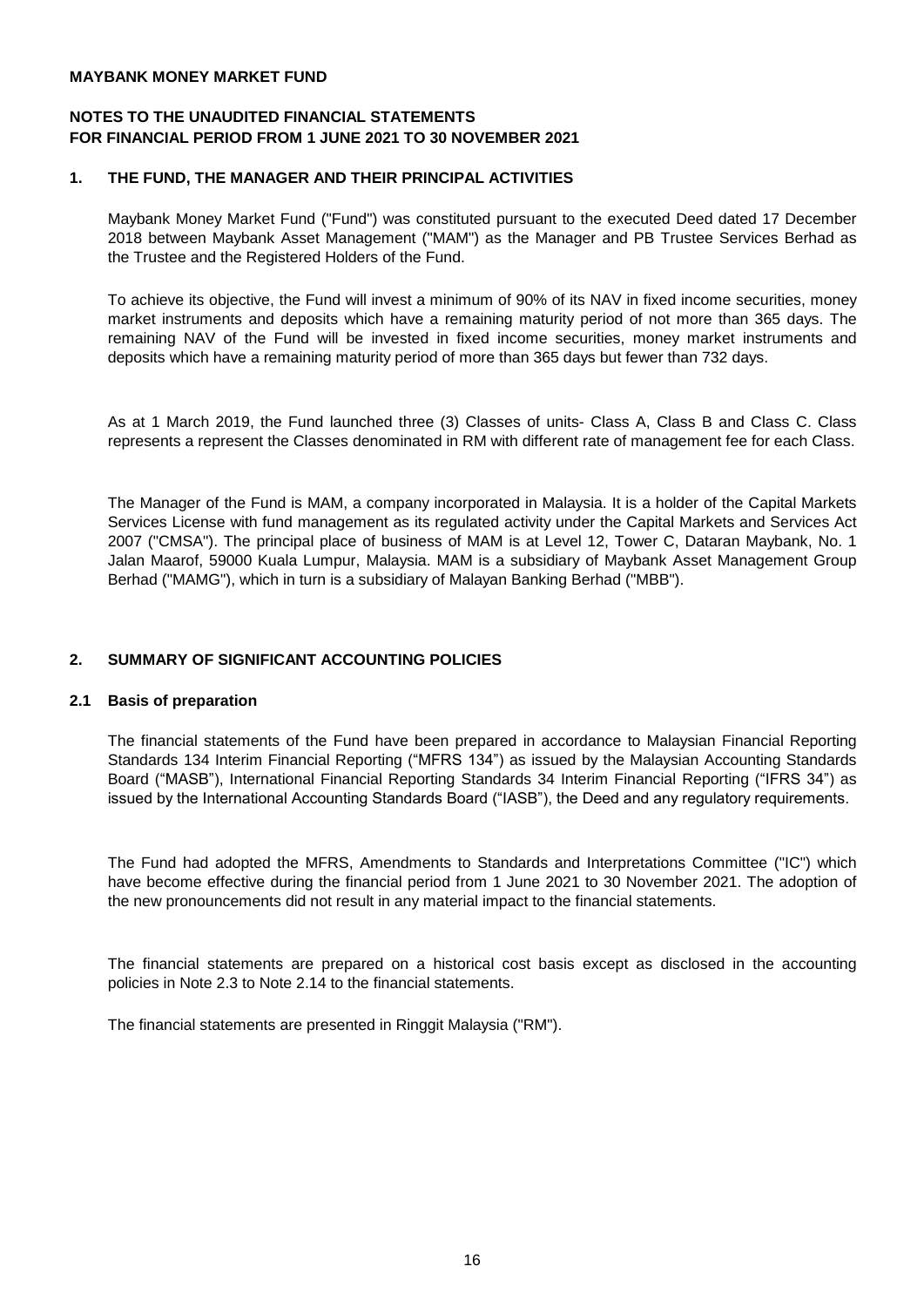### **2. SUMMARY OF SIGNIFICANT ACCOUNTING POLICIES (CONT'D)**

### **2.2 Standards and amendments issued but not yet effective**

The following are Standards and Amendments to Standards and Interpretations issued by the MASB, but not yet effective, up to the date of issuance of the Fund's financial statements. The Fund intends to adopt the relevant standards, if applicable, when they become effective.

| <b>Description</b>                                                                                                                          | <b>Effective for</b><br>annual periods<br>beginning<br>on or after |
|---------------------------------------------------------------------------------------------------------------------------------------------|--------------------------------------------------------------------|
| Amendments to MFRS 9, MFRS 139, MFRS 7, MFRS 4 and MFRS 16:                                                                                 |                                                                    |
| Interest Rate Benchmark Reform Phase 2                                                                                                      | 1 January 2021                                                     |
| Amendments to MFRS 3: Reference to the Conceptual Framework                                                                                 | 1 January 2022                                                     |
| Amendments to MFRS 116: Proceeds before Intended Use                                                                                        | 1 January 2022                                                     |
| Amendments to MFRS 137: Onerous Contracts - Cost of Fulfilling a Contract                                                                   | 1 January 2022                                                     |
| Annual Improvements to MFRS Standards 2018-2020 Cycle                                                                                       | 1 January 2022                                                     |
| MFRS 17: Insurance Contracts                                                                                                                | 1 January 2023                                                     |
| Amendments to MFRS 101: Classification of Liabilities as Current or Non-current<br>Amendments to MFRS 10 and MFRS 128: Sale or Contribution | 1 January 2023                                                     |
| of Assets between an Investor and its Associate or Joint Venture                                                                            | Deferred                                                           |
|                                                                                                                                             |                                                                    |

The Fund expects that the adoption of the above standards and amendments to standards will not have any material impact on the financial statements in the period of initial application.

#### **2.3 Financial instruments**

Financial assets and financial liabilities are recognised when the Fund becomes a party to the contractual provision of the instrument.

Financial assets and financial liabilities are initially measured at fair value. Transaction costs that are directly attributable to the acquisition or issue of financial assets and financial liabilities (other than financial assets and financial liabilities at FVTPL) are added to or deducted from the fair value of the financial assets or financial liabilities, as appropriate, on initial recognition. Transaction costs directly attributable to the acquisition of financial assets and financial liabilities at FVTPL are recognised immediately in profit or loss.

#### **2.4 Financial assets**

All regular way purchases or sales of financial assets are recognised and derecognised on a trade date basis. Regular way purchases or sales are purchases or sales of financial assets that require delivery of assets within the time frame established by regulation or convention in the market place.

All recognised financial assets are subsequently measured in their entirety at amortised cost or fair value, depending on the classification of the assets.

#### **2.4 Financial assets**

#### **(i) Financial assets at amortised cost**

The Fund classifies cash and cash equivalents, interest receivables and amount due from Manager as financial assets at amortised cost. These assets are subsequently measured using effective interest rate ("EIR") method and are subject to impairment. The EIR is a method of calculating the amortised cost of the financial asset and of allocating and recognising the profit income in profit or loss over the relevant period.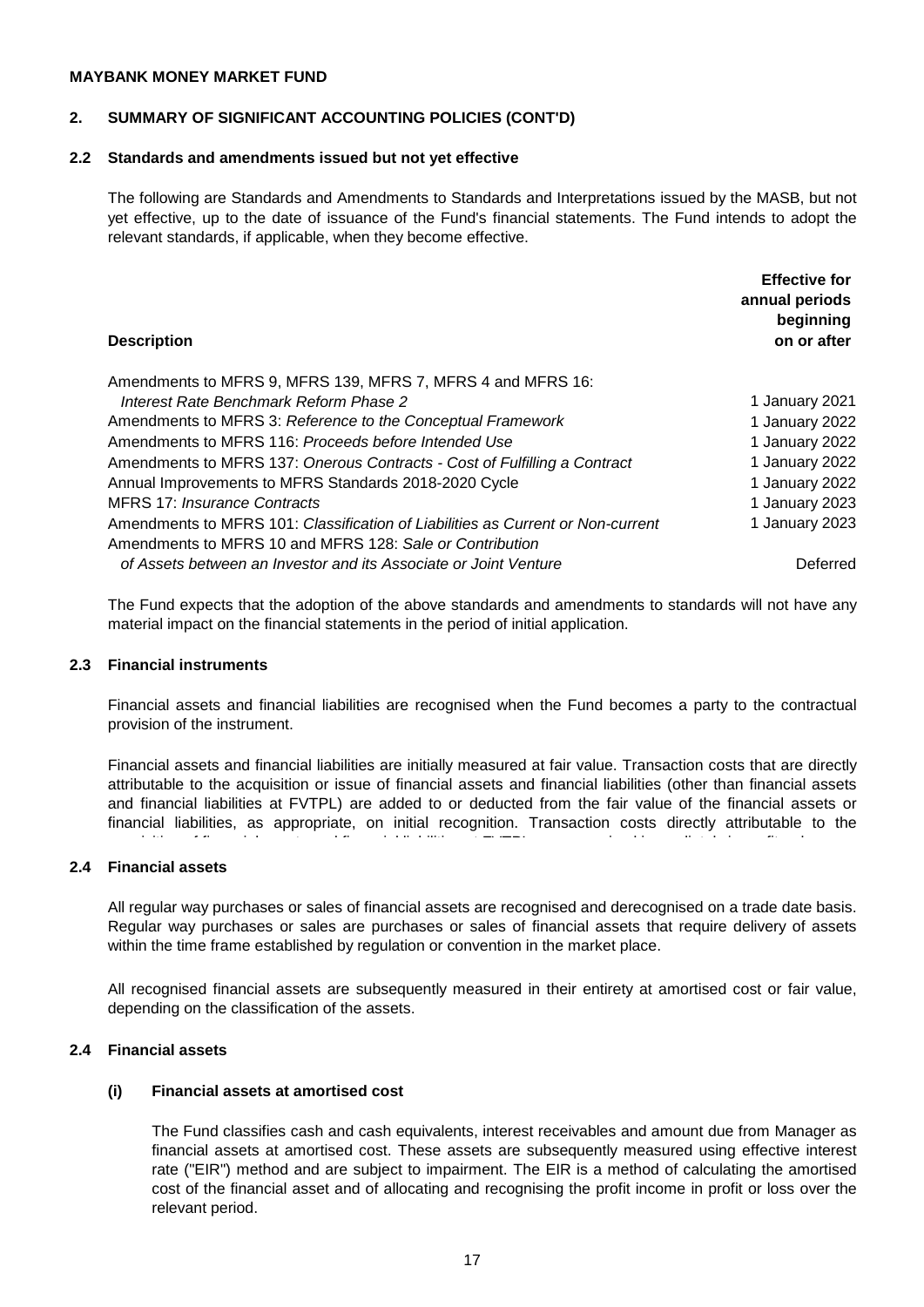# **2. SUMMARY OF SIGNIFICANT ACCOUNTING POLICIES (CONT'D)**

# **2.4 Financial assets**

### **(i) Financial assets at amortised cost**

Unless designated at FVTPL on initial recognition, debt instruments that meet the following conditions are subsequently measured at amortised cost less impairment loss:

- the assets are held within a business model whose objectives is to hold assets in order to collect contractual cash flows; and
- the contractual terms of the instrument give rise on specified dates to cash flows that are solely payments of principal and interest on the principal amount outstanding.

Debt instruments that do not meet the criteria above are classified as either fair value through other comprehensive income ("FVTOCI") or FVTPL.

#### **(ii) Impairment**

Credit losses are recognised based on the 'Expected Credit Loss' ("ECL") model. The Fund recognises loss allowances for ECL on financial instruments that are not measured at FVTPL. The impairment model does not apply to equity investments.

ECL are a probability-weighted estimate of credit losses. It is measured as follows:

- Financial assets that are not credit-impaired at the reporting date: As the present value of all cash shortfalls (i.e. the difference between the cash flows due to the entity in accordance with the contract and the cash flows that the Fund expects to receive);
- Financial assets that are credit-impaired at the reporting date: As the difference between the gross carrying amount and the present value of estimated future cash flows.

At each reporting date, the Fund assesses whether financial assets carried at amortised cost are creditimpaired. A financial asset is 'credit-impaired' when one or more events that have a detrimental impact on the estimated future cash flows of the financial asset have occurred.

Evidence that a financial asset is credit-impaired includes the following observable data:

- Significant financial difficulty of the issuer or counterparty;
- Significant downgrade in credit rating of the instrument by a rating agency;
- A breach of contract such as a default or past due event; or
- The disappearance of an active market for a security because of financial difficulties.

For balances with short-term nature (e.g. interest receivable), full impairment will be recognised on uncollected balances after the grace period.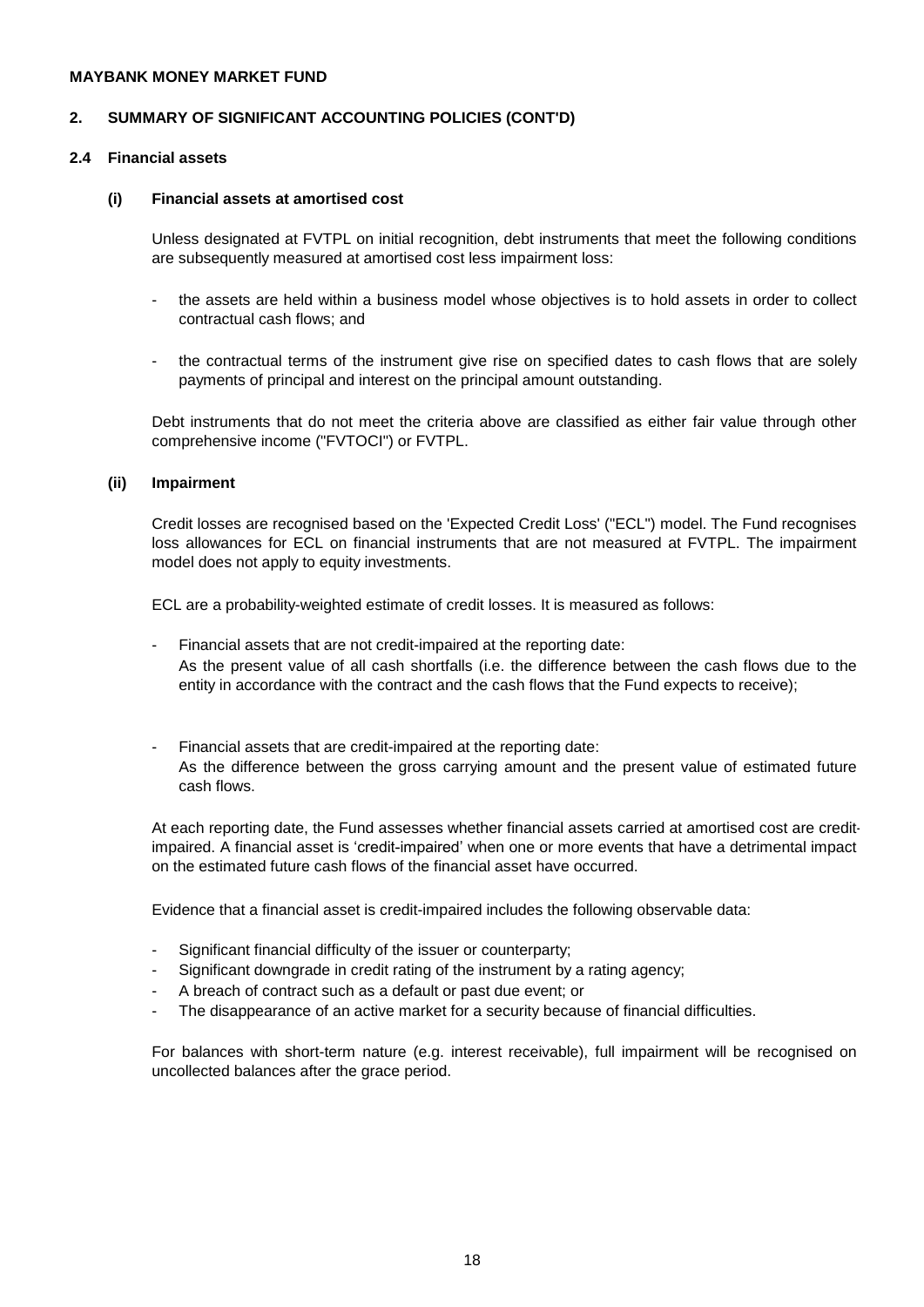# **2. SUMMARY OF SIGNIFICANT ACCOUNTING POLICIES (CONT'D)**

#### **2.4 Financial assets (Cont'd)**

#### **(iii) Derecognition**

The Fund derecognises a financial asset only when the contractual rights to the cash flows from the asset expire, or when it transfers the financial asset and substantially all the risks and rewards of ownership of the asset to another entity. If the Fund neither transfers nor retains substantially all the risks and rewards of ownership and continues to control the transferred asset, the Fund recognises its retained interest in the asset and an associated liability for amounts it may have to pay. If the Fund retains substantially all the risks and rewards of ownership of a transferred financial asset, the Fund continues to recognise the financial asset and also recognises a collateralised borrowing for the proceeds received.

On derecognition of financial asset at amortised cost, gains and losses are recognised in profit or loss when the asset is derecognised, modified or impaired.

#### **2.5 Financial liabilities**

# **(i) Classification**

Financial liabilities are classified according to the substance of the contractual arrangements entered into and the definitions of a financial liability. The Fund classifies amount due to Trustee, amount due to Manager, and other payables and accruals as other financial liabilities.

#### **(ii) Recognition and measurement**

Financial liabilities are recognised in the statement of financial position when, and only when, the Fund becomes a party to the contractual provisions of the financial instrument. The Fund's financial liabilities are recognised initially at fair value plus directly attributable transaction costs and subsequently measured at amortised cost using the effective interest rate method.

#### **(iii) Derecognition**

A financial liability is derecognised when the obligation under the liability is extinguished. Gains and losses are recognised in profit or loss when the liabilities are derecognised, and through the amortisation process.

### **2.6 Fair value measurement**

Fair value is the price that would be received to sell an asset or paid to transfer a liability in an orderly transaction between market participants at the measurement date. The fair value measurement is based on the presumption that the transaction to sell the asset or transfer the liability takes place either:

- (i) In the principal market for the asset or liability, or
- (ii) In the absence of a principal market, in the most advantageous market for the asset or liability.

The principal or the most advantageous market must be accessible by the Fund.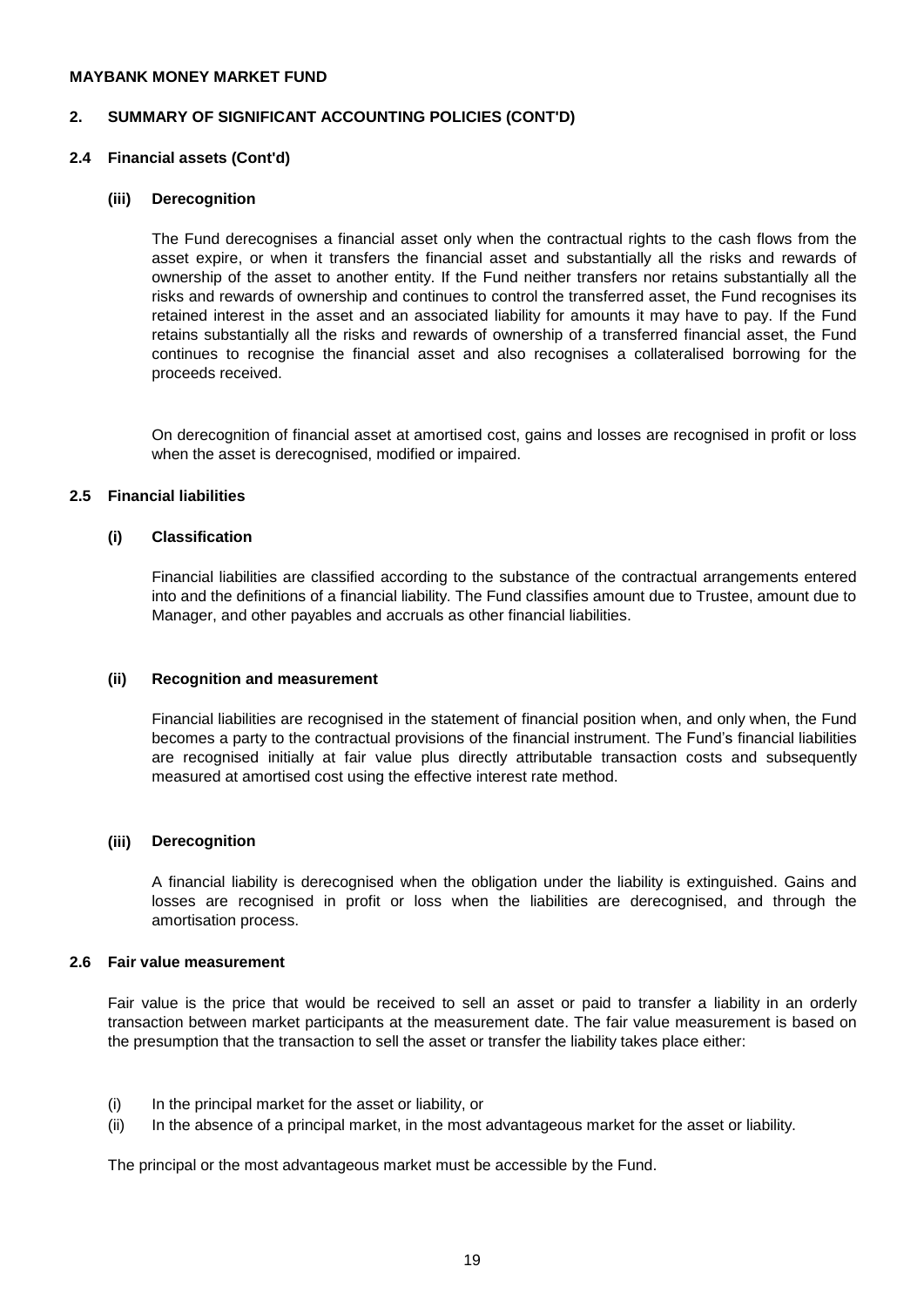# **2. SUMMARY OF SIGNIFICANT ACCOUNTING POLICIES (CONT'D)**

### **2.6 Fair value measurement (cont'd)**

The fair value of an asset or a liability is measured using the assumptions that the market participants would use when pricing the asset or liability, assuming that the market participants act in their economic best interest.

A fair value measurement of a non-financial asset takes into account a market participant's ability to generate economic benefits by using the asset in its highest and best use or by selling it to another market participant that would use the asset in its highest and best use.

All assets and liabilities for which fair value is measured or disclosed in the financial statements are categorised within the fair value hierarchy, described as follows, based on the lowest level input that is significant to the fair value measurement as a whole:

- (i) Level 1 – Quoted (unadjusted) market prices in active markets for identical assets or liabilities.
- (ii) Level 2 – Valuation techniques for which the lowest level input that is significant to the fair value measurement is directly or indirectly observable.
- (iii) Level 3 – Valuation techniques for which the lowest level input that is significant to the fair value measurement is unobservable.

For assets and liabilities that are recognised in the financial statements on a recurring basis, the Fund determines whether transfers have occurred between levels in the hierarchy by re-assessing categorisation (based on the lowest level input that is significant to the fair value measurement as a whole) at the end of each reporting date.

For the purpose of fair value disclosures, the Fund has determined classes of assets and liabilities on the basis of the nature, characteristics and risks of the asset or liability and the level of the fair value hierarchy as explained above.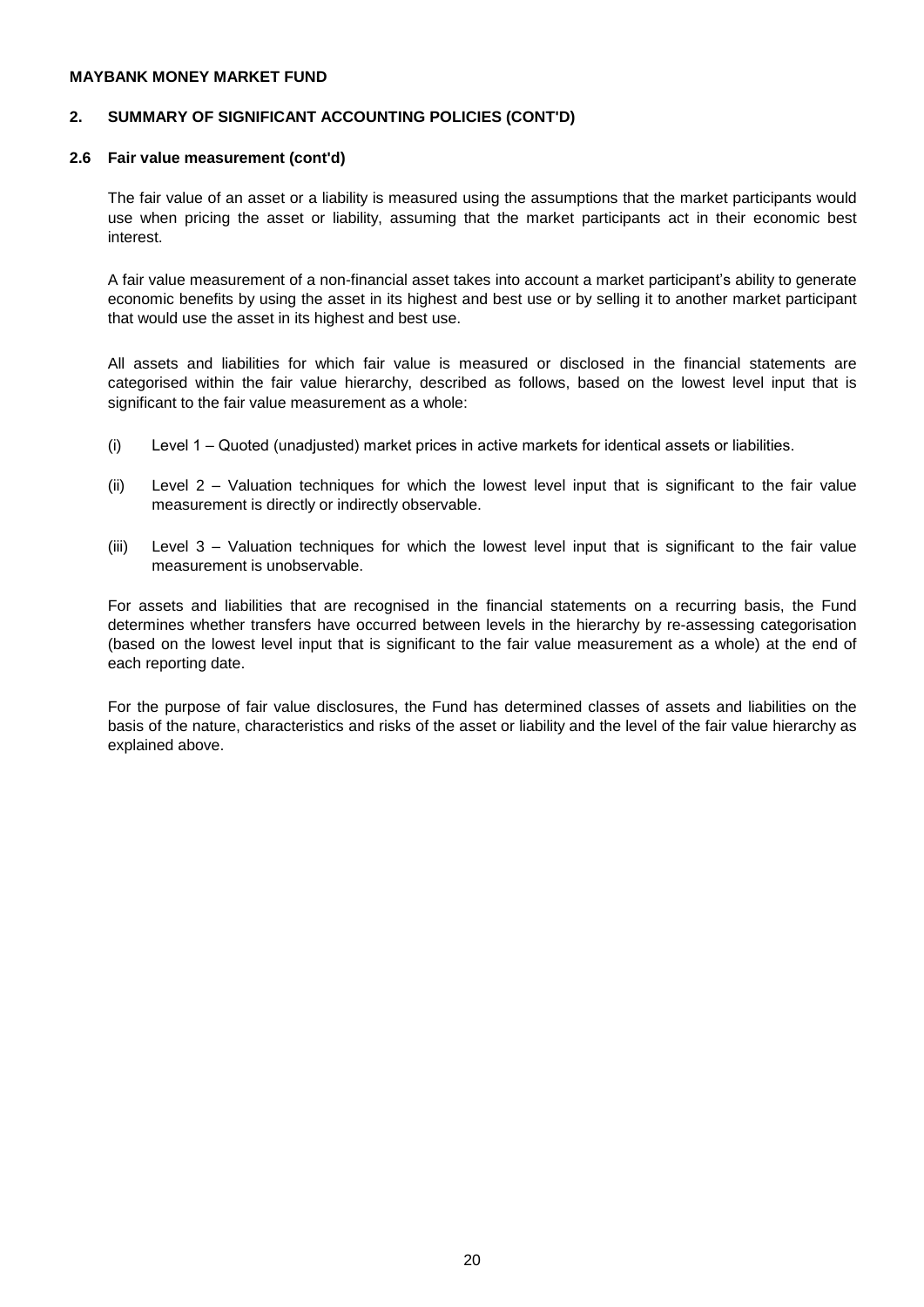# **2. SUMMARY OF SIGNIFICANT ACCOUNTING POLICIES (CONT'D)**

### **2.7 Unitholders' contribution**

The unitholders' contributions to the Fund are classified as liabilities under the requirements of MFRS 132 Financial Instruments: Presentation as they are puttable instruments whereby the unitholders have the right to redeem their units in the Fund at their option.

The outstanding units are carried at the redemption amount that is payable at each financial period if unitholder exercises the right to put the unit back to the Fund. Units are created and cancelled at prices based on the Fund's NAV per unit at the time of creation or cancellation. The Fund's NAV per unit is calculated by dividing the net assets attributable to unitholders with the total number of outstanding units.

Distribution equalisation represents the average distributable amount included in the creation and cancellation prices of units. This amount is either refunded to unitholders by way of distribution and/or adjusted accordingly when units are cancelled.

### **2.8 Distributions**

Any distribution to the Fund's unitholders is accounted for as a deduction from profit or loss in the statement of comprehensive income except where dividend is sourced out of distribution equalisation which is accounted for as a deduction from unitholders' contribution. A proposed dividend is recognised as a liability in the period in which it is approved. Distribution is declared at the discretion of the Fund Manager based on the availability of distributable income.

Distribution is either reinvested or paid in cash to the unitholders on the income payment date. Reinvestment of units is based on the NAV per unit on the income payment date which is also the time of creation.

#### **2.9 Cash and cash equivalents**

Cash and cash equivalents comprise cash at bank and deposits with a licensed financial institutions with original maturity of three months or less, which have an insignificant risk of changes in value.

#### **2.10 Revenue / Income**

Revenue is measured at fair value of consideration received or receivable.

Interest income from deposits with a licensed financial institution are recognised on the accruals basis using the effective interest rate ("EIR") method.

Other revenue/income is generally recognised when the Fund satisfies a performance obligation by transferring a promised good or service or an asset to a customer. An asset is transferred when (or as) the customer obtains control of that asset.

### **2.11 Segment reporting**

Operating segments are reported in a manner consistent with the internal reporting used by the chief operating decision-maker. The chief operating decision-maker is responsible for allocating resources and assessing performance of the operating segments.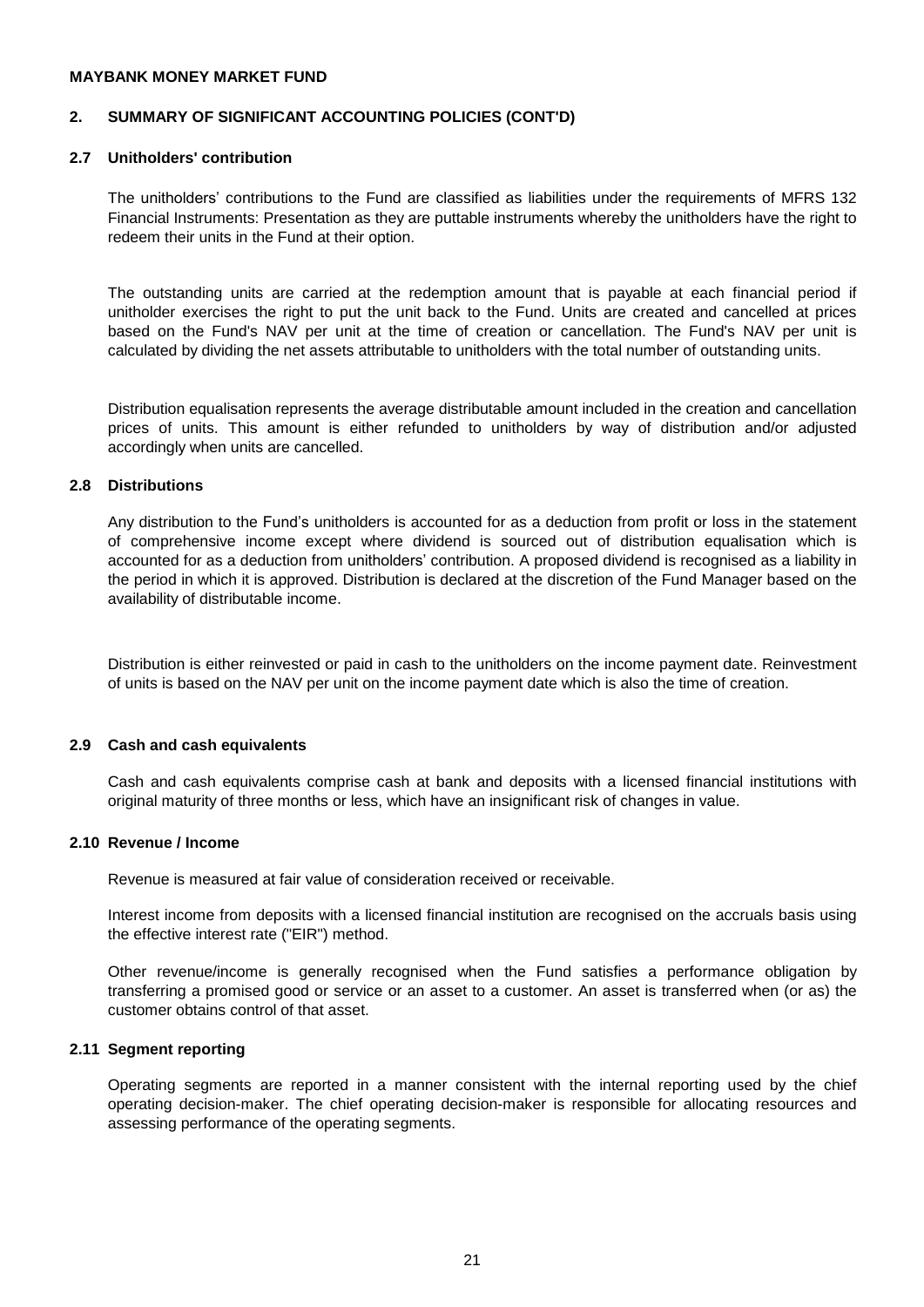### **2. SUMMARY OF SIGNIFICANT ACCOUNTING POLICIES (CONT'D)**

### **2.12 Taxation**

Current tax assets and liabilities are measured at the amount expected to be recovered from or paid to the tax authorities. The tax rates and tax laws used to compute the amount are those that are enacted or substantively enacted by the reporting date.

Current taxes are recognised in profit or loss except to the extent that the tax relates to items recognised outside profit or loss, either in other comprehensive income or directly in equity.

Current tax expense is determined according to Malaysian tax laws at the current rate based upon the taxable profit earned during the financial period.

No deferred tax is recognised as no temporary differences have been identified.

#### **2.13 Functional and presentation currency**

The financial statements of the Fund are measured using the currency of the primary economic environment in which the Fund operates (the "functional currency"). The financial statements are presented in Ringgit Malaysia ("RM") which is also the Funds functional currency.

#### **2.14 Critical accounting estimates and judgments**

The preparation of the Fund's financial statements requires the Manager to make judgements, estimates and assumptions that affect the reported amounts of revenues, expenses, assets and liabilities and the disclosure of contingent liabilities at the reporting date. However, uncertainty about these assumptions and estimates could result in outcomes that require a material adjustment to the carrying amount of the asset or liability in the future.

No major judgements have been made by the Manager in applying the Fund's accounting policies. There are no key assumptions concerning the future and other key sources of estimation uncertainty at reporting date that have a significant risk of causing a material adjustment to the carrying amounts of assets and liabilities within the next financial period.

#### **3. MANAGER'S FEE**

The Manager's fee is computed on a daily basis at the following rate per annum ("p.a") of the NAV of the Fund before deducting the Manager's fee and Trustee's fee for the particular day.

| <b>Classes of units</b> | 01.06.2021 to 30.11.2021 | 01.06.2020 to 30.11.2020 |
|-------------------------|--------------------------|--------------------------|
| Class A                 | $0.50\%$ p.a.            | 0.50% p.a.               |
| Class B                 | $0.35\%$ p.a.            | $0.35\%$ p.a.            |
| Class C                 | $0.20\%$ p.a.            | $0.20\%$ p.a.            |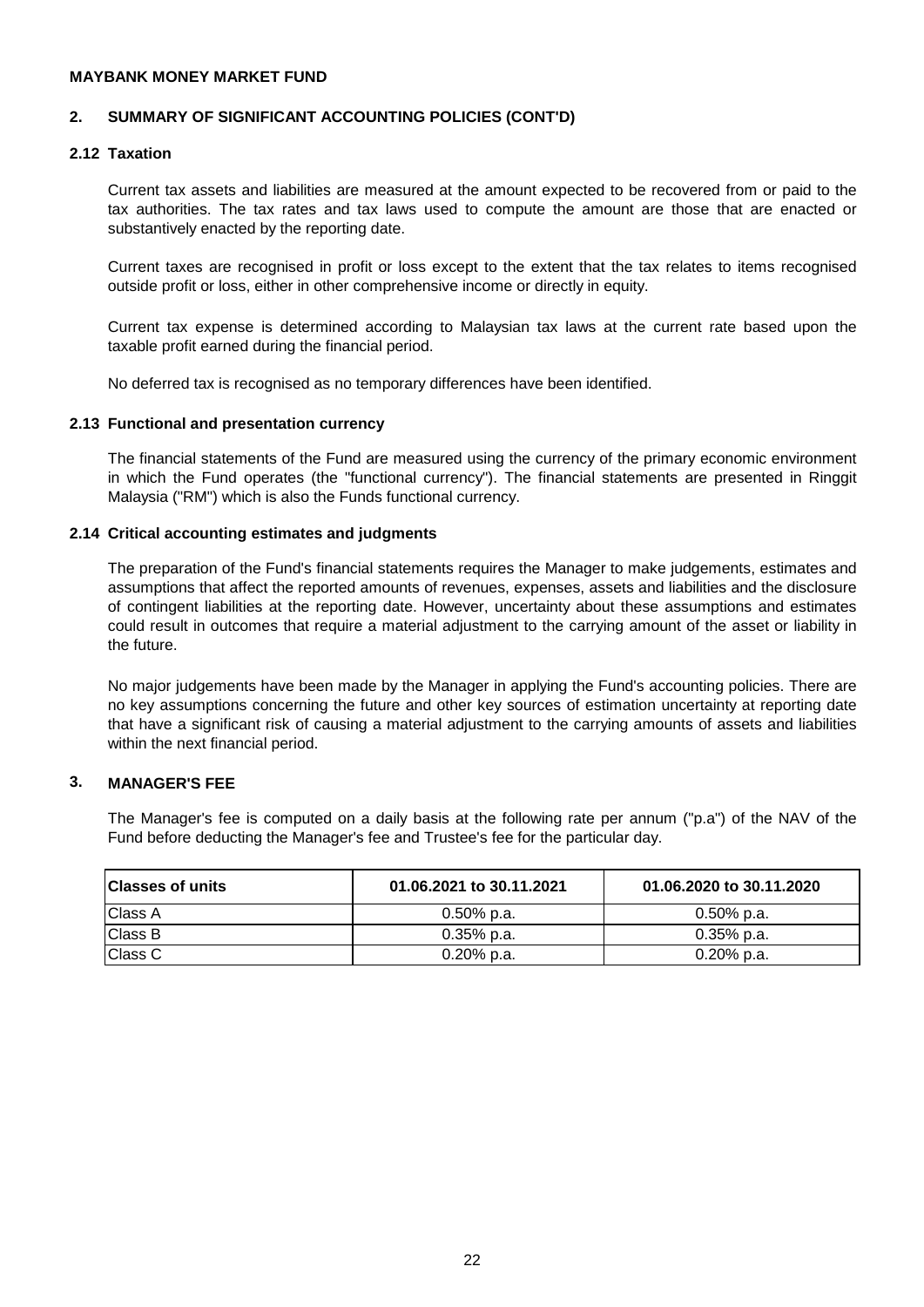# **4. TRUSTEE'S FEE**

The Trustee's fee for financial period computed based on 0.04% p.a. (01.06.2020 to 30.11.2020: 0.04% p.a.) of the NAV of the Fund, accrued daily and paid monthly to the Trustee.

# **5. TAXATION**

|                            | 01.06.2021<br>to | 01.06.2020<br>to |
|----------------------------|------------------|------------------|
|                            | 30.11.2021       | 30.11.2020       |
| Current income tax expense | -                | ۰.               |
|                            |                  |                  |

The tax charge for the financial period is in relation to the taxable income earned by the Fund after deducting tax allowable expenses. In accordance with Schedule 6 of the Income Tax Act 1967, interest income earned by the Fund is exempted from tax.

Income tax is calculated at the Malaysian statutory tax rate 24% (01.06.2020 to 30.11.2020 : 24%) of the estimated assessable income for the financial period. A reconciliation of income tax expense applicable to net income before taxation at the statutory income tax rate expense at the effective income tax rate of the Fund is as follows:

|                                                 | 01.06.2021<br>to<br>30.11.2021 | 01.06.2020<br>to<br>30.11.2020 |
|-------------------------------------------------|--------------------------------|--------------------------------|
| Net income before taxation                      | 36,190                         | 16,849                         |
| Tax at Malaysian statutory rate of 24%          |                                |                                |
| $(01.06.2020 \text{ to } 30.11.2020 \div 24\%)$ | 8,686                          | 4.044                          |
| Income not subject to tax                       | (23, 586)                      | (25, 921)                      |
| Expenses not deductible for tax purposes        | 14,900                         | 21,877                         |
| Tax expense for the financial period            |                                |                                |

# **6. DEPOSITS WITH LICENSED FINANCIAL INSTITUTIONS**

|                                                            | 30.11.2021 | 31.05.2021 |
|------------------------------------------------------------|------------|------------|
|                                                            | RM         | RM         |
| Short-term placement with a maturity of less than 3 months | 11.804.382 | 10.898.782 |

The weighted average effective interest rates ("WAEIR") and average maturity of deposits with a licensed financial institutions with maturity of less than 3 months as at the reporting date were as follows:

|                                                  | 30.11.2021             |                                    | 31.05.2021             |                                    |
|--------------------------------------------------|------------------------|------------------------------------|------------------------|------------------------------------|
|                                                  | <b>WAEIR</b><br>% p.a. | Average<br>maturity<br><b>Days</b> | <b>WAEIR</b><br>% p.a. | Average<br>maturity<br><b>Days</b> |
| Deposits with licensed<br>financial institutions | 1.74                   | 5                                  | 1.72                   | -5                                 |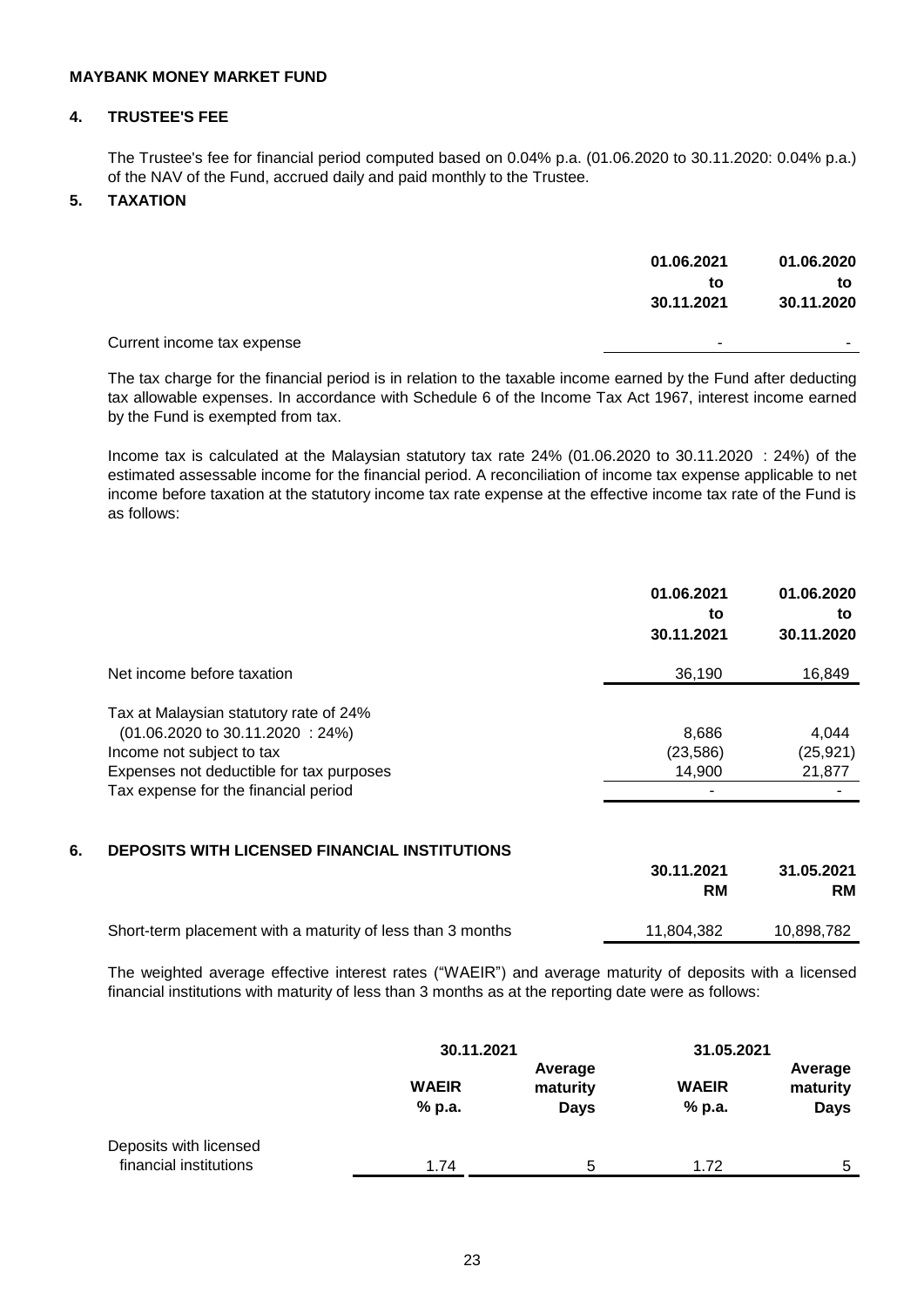# **7. AMOUNT DUE FROM/TO MANAGER**

|                                           |       | 30.11.2021 | 31.05.2021<br>RM |
|-------------------------------------------|-------|------------|------------------|
| Amount due from Manager is in respect of: |       |            |                  |
| Subscription of units                     | (i)   |            | 279              |
| Amount due to Manager is in respect of:   |       |            |                  |
| Management fee                            | (i)   | 2,432      | 2,506            |
| Cancellation of units                     | (iii) | 1,013      | 2,993            |
|                                           |       | 3,445      | 5,499            |
|                                           |       |            |                  |

(i) The amount represents amount receivable from the Manager for units subscribed.

- (ii) The amount represents amount payable to the Manager arising from the accruals for Manager's fee at the end of the financial period. The normal credit term for Manager's fee is 15 days (31.05.2021: 15 days).
- (iii) The amount represents amount payable to the Manager for units cancelled.

# **8. AMOUNT DUE TO TRUSTEE**

The amount due to Trustee relates to the amount payable arising from the accruals for Trustee's fee at the end of the financial period. The normal credit term for Trustee's fee is 15 days (31.05.2021: 15 days).

# **9. NAV ATTRIBUTABLE TO UNITHOLDERS OF THE FUND**

|                             |             | 30.11.2021 | 30.05.2021 |
|-----------------------------|-------------|------------|------------|
|                             | <b>Note</b> | <b>RM</b>  | <b>RM</b>  |
| Unitholders' contribution   | 9(a)        | 11,674,123 | 10,800,214 |
| Accumulated realised income | 9(b)        | 119.854    | 83,664     |
|                             |             | 11.793.977 | 10,883,878 |

# **(a) Unitholders' contribution**

The units are distributed based on the following share classes:

|                 |              | 01.06.2021<br>to<br>30.11.2021 |              | 01.06.2020<br>30.05.2021 |
|-----------------|--------------|--------------------------------|--------------|--------------------------|
|                 | <b>Units</b> | <b>RM</b>                      | <b>Units</b> | <b>RM</b>                |
| Class A<br>(i)  | 11,781,757   | 11,672,123                     | 10,907,290   | 10,798,214               |
| Class B<br>(ii) | 1,000        | 1,000                          | 1,000        | 1,000                    |
| (iii) Class C   | 1,000        | 1,000                          | 1,000        | 1,000                    |
|                 | 11,783,757   | 11,674,123                     | 10,909,290   | 10,800,214               |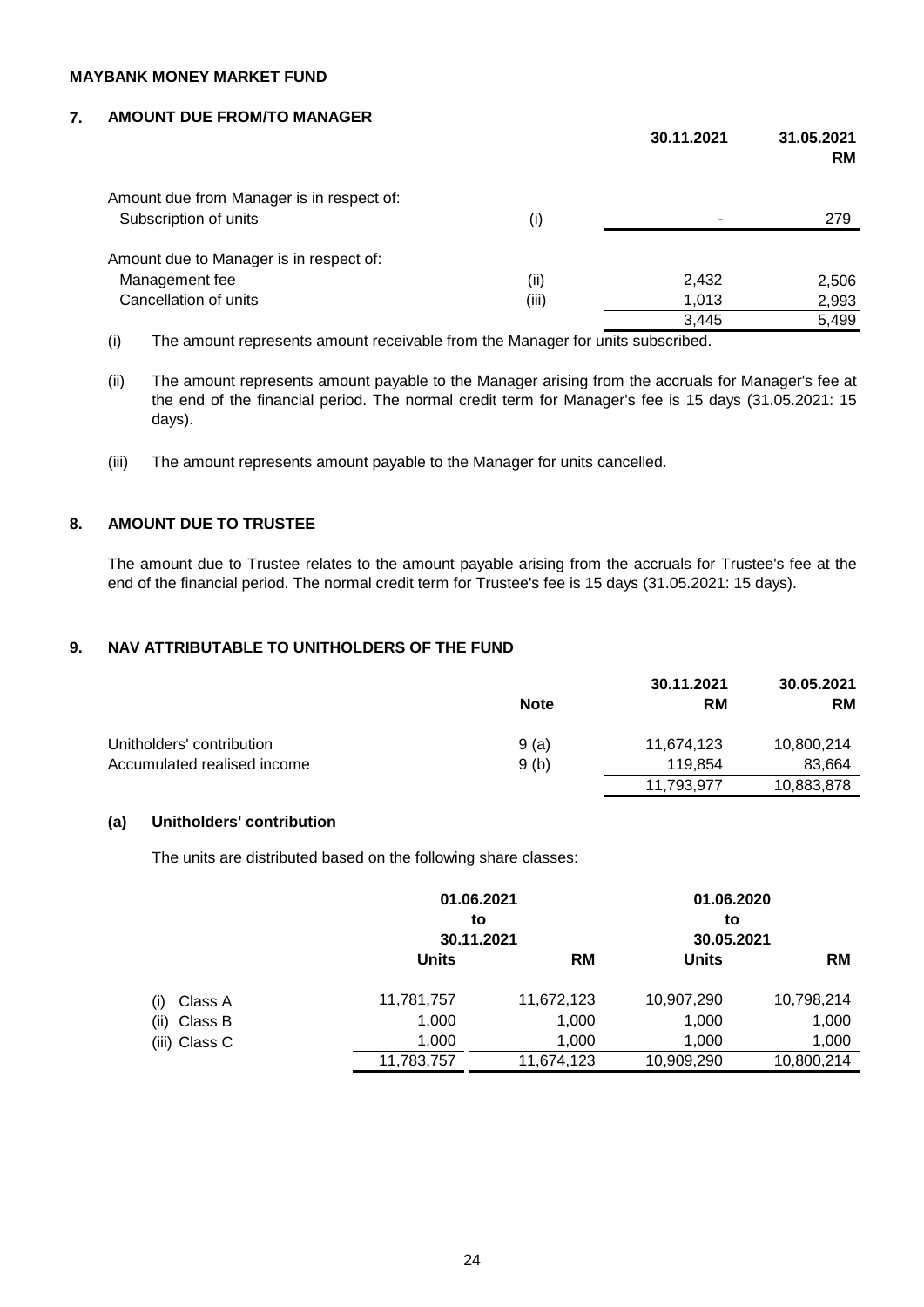# **9. NAV ATTRIBUTABLE TO UNITHOLDERS OF THE FUND (CONT'D)**

# **(a) Unitholders' contribution (cont'd)**

# (i) **Class A**

|                            | 01.06.2021   |             | 01.06.2020   |              |
|----------------------------|--------------|-------------|--------------|--------------|
|                            | to           |             | to           |              |
|                            | 30.11.2021   |             | 30.05.2021   |              |
|                            | <b>Units</b> | <b>RM</b>   | <b>Units</b> | <b>RM</b>    |
| As at beginning of the     |              |             |              |              |
| financial period/year      | 10,907,290   | 10,798,214  | 9,664,925    | 9,585,137    |
| Creation of units          | 3,282,836    | 3,281,069   | 14,946,390   | 14,941,086   |
| Reinvestment of units      | 236,509      | 236,043     | 226,064      | 225,783      |
| Cancellation of units      | (2,644,879)  | (2,643,202) | (13,930,089) | (13,913,168) |
| Distribution equalisation  |              |             |              |              |
| (Note 10 (i))              |              |             |              | (40,624)     |
| As at end of the financial |              |             |              |              |
| period/year                | 11,781,757   | 11,672,124  | 10,907,290   | 10,798,214   |
|                            |              |             |              |              |

# (ii) **Class B**

|                            |              | 01.06.2021<br>to<br>30.11.2021 |              | 01.06.2020<br>to<br>30.05.2021 |
|----------------------------|--------------|--------------------------------|--------------|--------------------------------|
|                            | <b>Units</b> | <b>RM</b>                      | <b>Units</b> | <b>RM</b>                      |
| As at beginning of the     |              |                                |              |                                |
| financial period/year      | 1,000        | 1,000                          | 1,000        | 1,000                          |
| As at end of the financial |              |                                |              |                                |
| period/year                | 1.000        | 1,000                          | 1,000        | 1,000                          |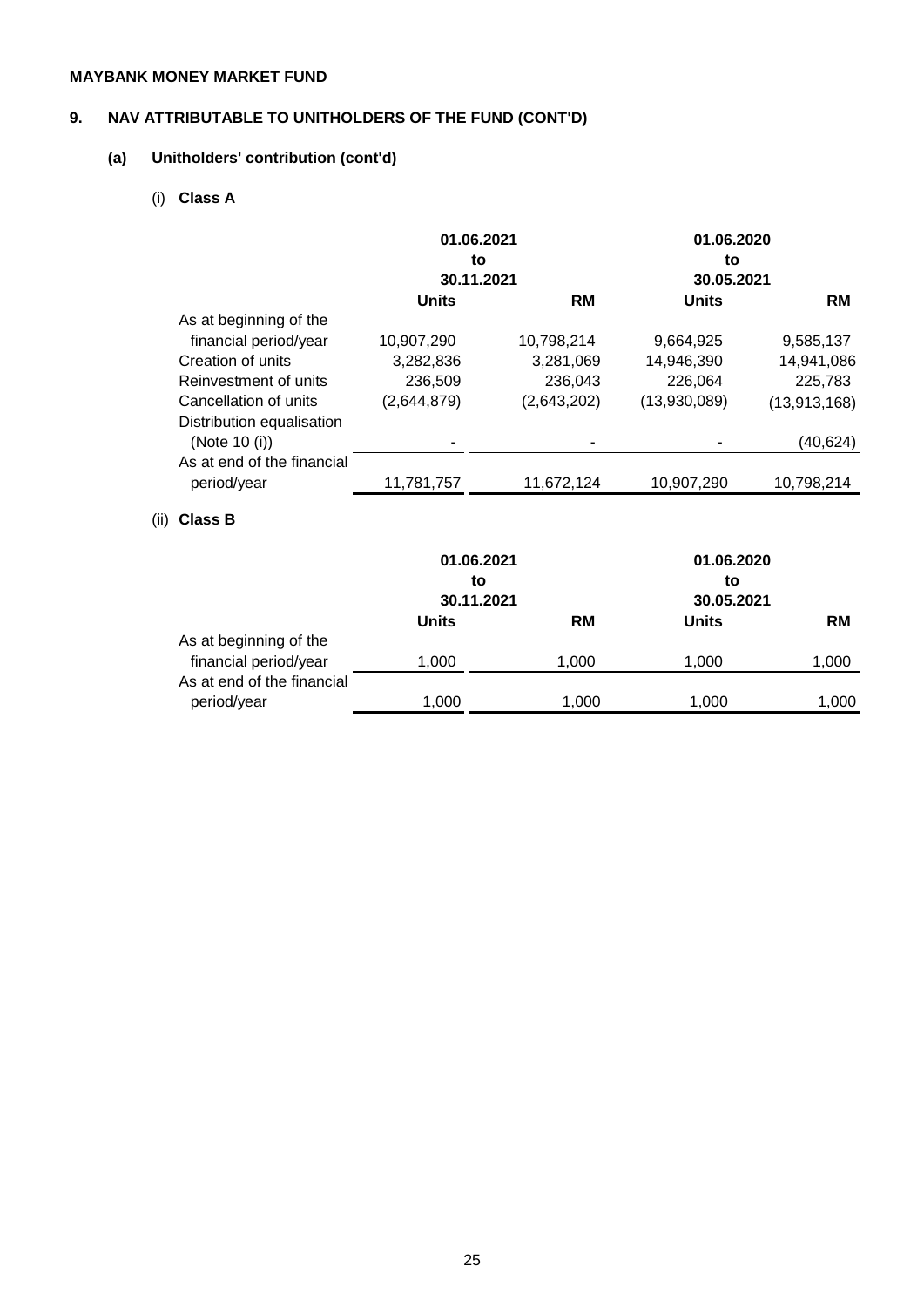# **9. NAV ATTRIBUTABLE TO UNITHOLDERS OF THE FUND (CONT'D)**

### **(a) Unitholders' contribution (cont'd)**

(iii) **Class C**

|                            |              | 01.06.2021<br>to | 01.06.2020<br>to |           |
|----------------------------|--------------|------------------|------------------|-----------|
|                            |              | 30.11.2021       | 30.05.2021       |           |
|                            | <b>Units</b> | <b>RM</b>        | <b>Units</b>     | <b>RM</b> |
| As at beginning of the     |              |                  |                  |           |
| financial period/year      | 1,000        | 1,000            | 1,000            | 1,000     |
| As at end of the financial |              |                  |                  |           |
| period/year                | 1.000        | 1,000            | 1,000            | 1,000     |

As of the end of the financial period/year, the total number and value of units held legally or beneficially by the Manager is as follows:

|        |            | 31.05.2021 |            |  |
|--------|------------|------------|------------|--|
|        | Valued at  |            | Valued at  |  |
| No. of | <b>NAV</b> | No. of     | <b>NAV</b> |  |
| units  | <b>RM</b>  | units      | <b>RM</b>  |  |
| 1,036  | 1.037      | 1,032      | 1,030      |  |
| 1,000  | 1,020      | 1,000      | 1,028      |  |
| 1,000  | 1,020      | 1,000      | 1,028      |  |
|        |            | 30.11.2021 |            |  |

The units held beneficially by the Manager for booking purposes, and are within the prescribed limit allowed by the SC's Guidelines on Unit Trust Funds. Other than the above, there were no units held by the directors or parties related to the Manager.

# **(b) Accumulated realised income**

|                                                          | 30.11.2021 | 30.05.2021 |
|----------------------------------------------------------|------------|------------|
|                                                          | RM         | <b>RM</b>  |
| As at beginning of the financial period/year             | 83.664     | 92.445     |
| Net realised income/(loss) for the financial period/year | 36,190     | (8,781)    |
| As at end of the financial period/year                   | 119.854    | 83.664     |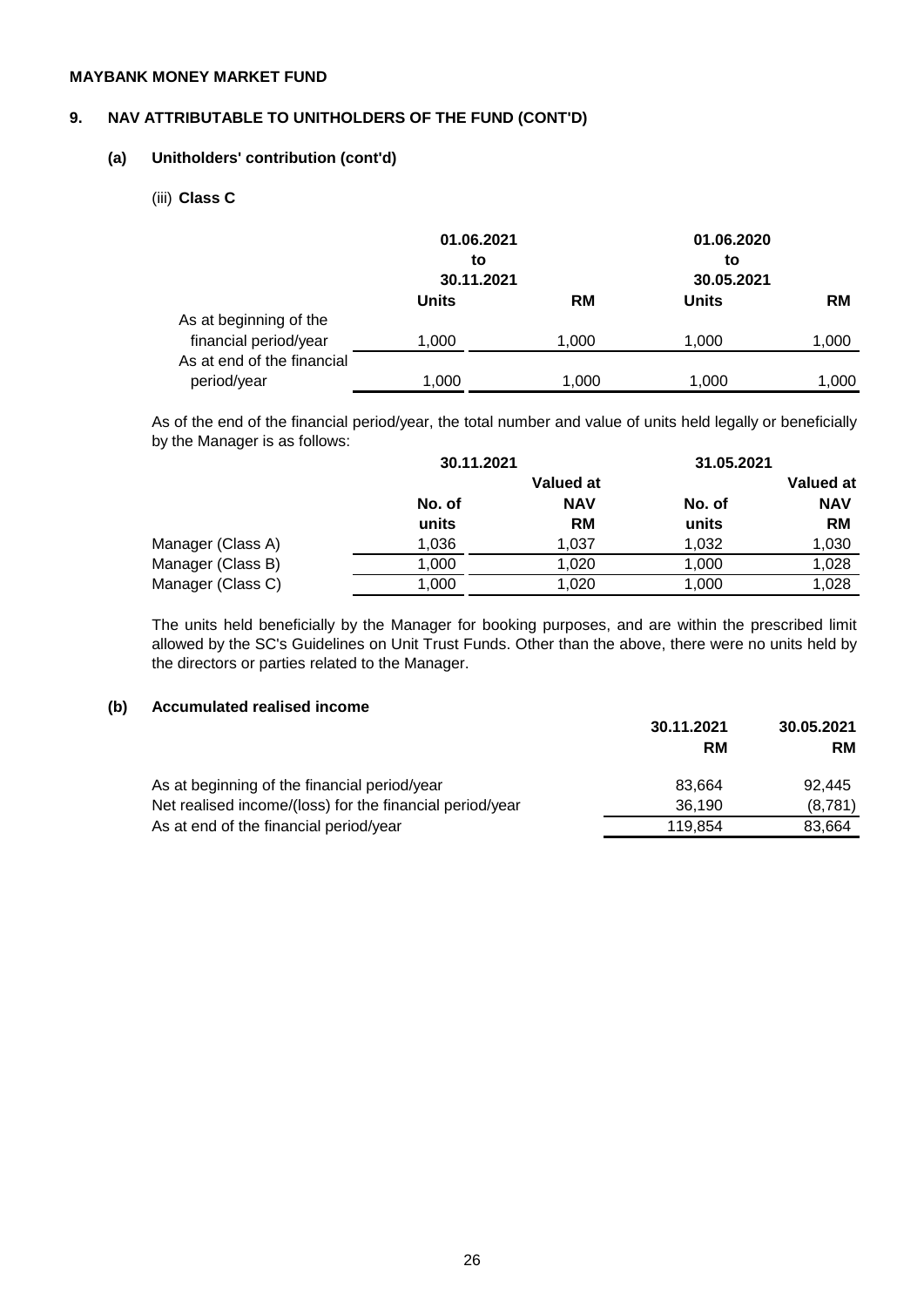# **10. DISTRIBUTION**

The sources of distribution declared for Class A in the current financial period is as follows:

|     |                                                | 01.06.2021<br>to<br>30.11.2021<br><b>RM</b> | 01.06.2020<br>to<br>30.11.2020<br><b>RM</b> |
|-----|------------------------------------------------|---------------------------------------------|---------------------------------------------|
| (i) | <b>Class A</b>                                 |                                             |                                             |
|     | Interest income                                | 52,023                                      | 84,310                                      |
|     | Less: Expenses                                 | (11,981)                                    | (16, 486)                                   |
|     | Distributions out of realised reserve          | 40,042                                      | 67,824                                      |
|     | Distributions out of distribution equalisation |                                             | 20,922                                      |
|     | Net distributions for the financial period     | 40.042                                      | 88,746                                      |

The distribution declared is settled in the form of units and presented as 'reinvestment of units' in Note 9(a) on payment date.

The gross and net distributions per unit, and the distribution dates for the distribution declared in the current financial period are as follows:

| <b>Distribution dates</b> | Gross/Net<br>distribution<br>per unit (sen) |
|---------------------------|---------------------------------------------|
| 01.06.2021 to 30.11.2021  |                                             |
| 25 June 2021              | 0.10                                        |
| 27 July 2021              | 0.05                                        |
| 25 August 2021            | 0.05                                        |
| 27 September 2021         | 0.05                                        |
| 26 October 2021           | 0.05                                        |
| 25 November 2021          | 0.05                                        |
|                           | 0.35                                        |
| 01.06.2020 to 30.11.2020  |                                             |
| 29 June 2020              | 0.15                                        |
| 28 July 2020              | 0.15                                        |
| 26 August 2020            | 0.10                                        |
| 28 September 2020         | 0.10                                        |
| 27 October 2020           | 0.10                                        |
| 26 November 2020          | 0.10                                        |
|                           | 0.70                                        |
|                           |                                             |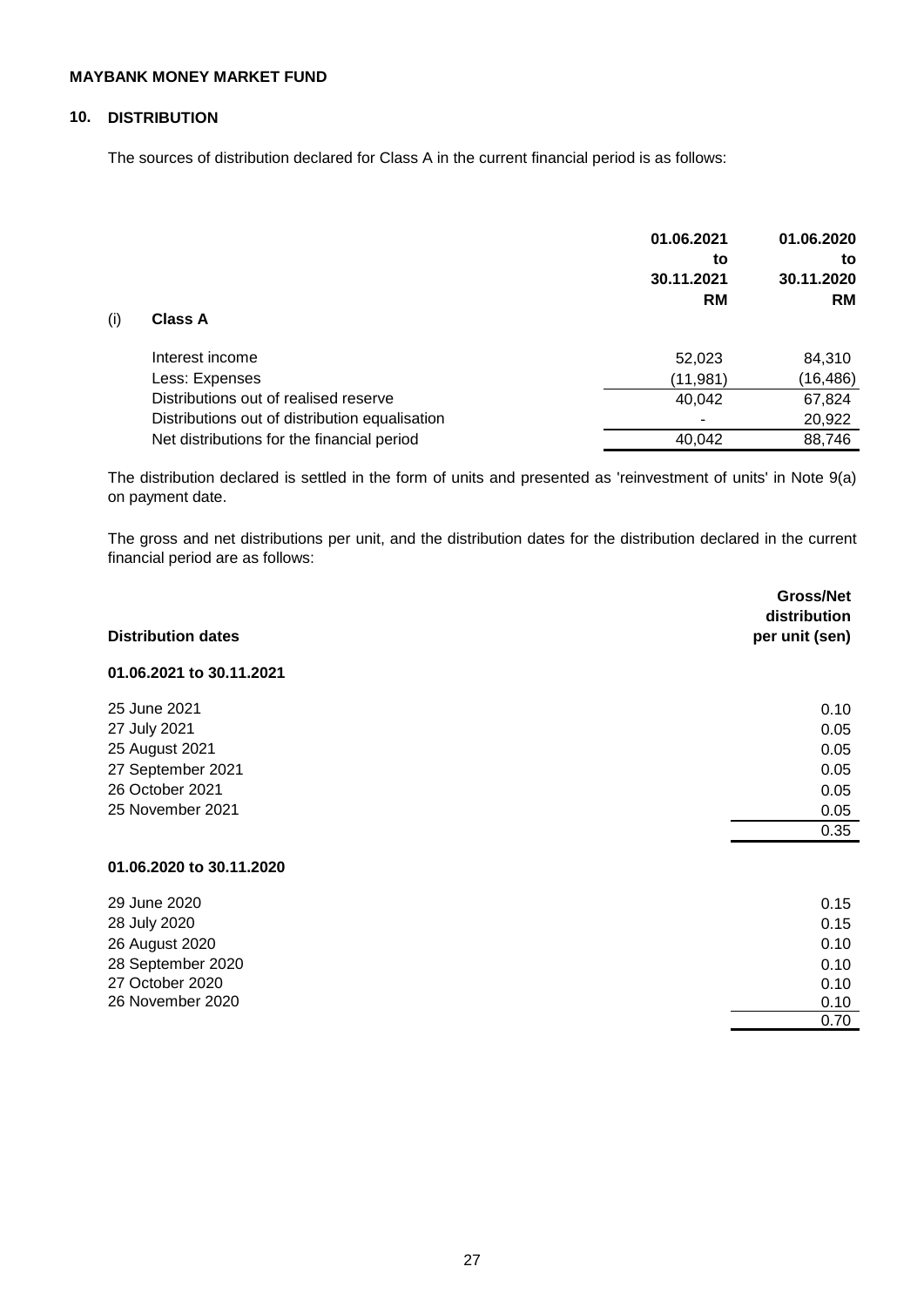### **11. TRANSACTIONS WITH FINANCIAL INSTITUTIONS**

Details of transaction, primarily deposits with licensed financial institutions for the current and previous financial period is as follows:

| 01.06.2021  |            | 01.06.2020       |            |  |
|-------------|------------|------------------|------------|--|
|             |            | to               | 30.11.2020 |  |
|             |            |                  |            |  |
| Value       | Percentage | Value            | Percentage |  |
| of trade    | of trade   | of trade         | of trade   |  |
| <b>RM</b>   | %          | <b>RM</b>        | %          |  |
| 52,180,118  | 6.58       | 539,120,161      | 34.38      |  |
| 176,336,960 | 22.26      | 280,957,000      | 17.92      |  |
| 55.127.169  | 6.96       | 266,395,166      | 16.99      |  |
| 48,403,707  | 6.11       | 249,559,733      | 15.91      |  |
| 258,930,180 | 32.68      |                  |            |  |
| 792,331,133 | 100.00     | 1,568,124,060    | 100.00     |  |
|             |            | to<br>30.11.2021 |            |  |

\* MIB is a subsidiary of MBB, the ultimate holding company of the Manager.

# **12. SIGNIFICANT RELATED PARTY TRANSACTION AND BALANCES**

For the purpose of these financial statements, parties are considered to be related to the Fund or the Manager if the Fund or the Manager has the ability directly or indirectly, to control the party or exercise significant influence over the party in making financial and operating decision, or vice versa, or where the Fund or the Manager and the party are subject to common control or common significant influence. Related parties maybe individuals or other entities. In addition to the related party information disclosed elsewhere in the financial statements, the following is the significant related party transaction and balances of the Fund during the financial period/year.

# **(i) Significant related party transaction**

|                                       | 01.06.2021<br>to<br>30.11.2021<br><b>RM</b> | 01.06.2020<br>to<br>30.11.2020<br><b>RM</b> |
|---------------------------------------|---------------------------------------------|---------------------------------------------|
| MBB:<br>Interest income from deposits | 11,481                                      | 20,059                                      |
| MIB:<br>Interest income from deposits | 13,333                                      | 14,919                                      |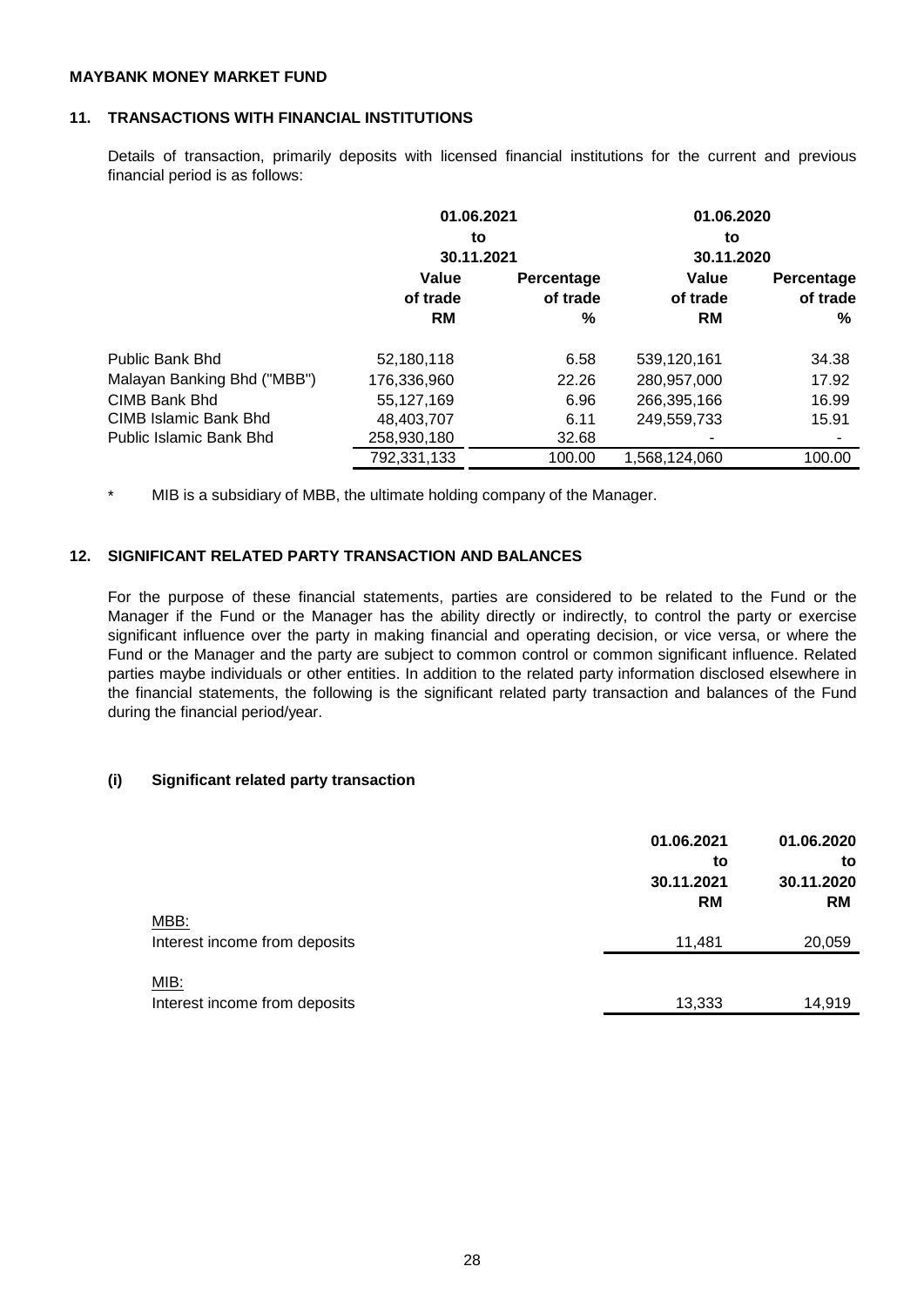### **12. SIGNIFICANT RELATED PARTY TRANSACTION AND BALANCES (CONT'D)**

### **(ii) Significant related party balances**

|                                                | 30.11.2021<br>RM | 31.05.2021<br><b>RM</b> |
|------------------------------------------------|------------------|-------------------------|
| MBB:                                           |                  |                         |
| Deposits with a licensed financial institution | 2,200,000        | 1,611,000               |
| Interest receivables                           | 107              | 71                      |
| Cash at bank                                   | 2256             | 1,112                   |
|                                                | 2,202,363        | 1,612,183               |
| MIB:                                           |                  |                         |
| Deposits with a licensed financial institution | 1,142,000        | 2,100,000               |
| Interest receivables                           | 50               | 95                      |
|                                                | 1,142,050        | 2,100,095               |

The Manager is of the opinion that the transactions with the related parties have been entered into in the normal course of business and have been established on terms and conditions that are not materially different from that obtainable in transactions with unrelated parties.

### **13. MANAGEMENT EXPENSE RATIO ("MER")**

The MER of the Fund is the ratio of total expenses expressed as an annual percentage of the Fund's daily average NAV. For the financial period from 1 June 2021 to 30 November 2021, the MER of the Fund stood at 0.19% (01.06.2020 to 30.11.2020 : 0.18%).

# **14. PORTFOLIO TURNOVER RATIO ("PTR")**

The PTR of the Fund is the ratio of average placements and withdrawals of the Fund for the financial period to the daily average NAV of the Fund. For the financial period from 1 June 2021 to 30 November 2021, the PTR of the Fund stood at 35.10 times (01.06.2020 to 30.11.2020 : 40.49 times).

# **15. SEGMENT INFORMATION**

The Portfolio Management Committee (the "PMC") of the Manager, being the chief operating decision-maker, makes the strategic decisions on resources allocation of the Fund. The decisions are based on an integrated investment strategy to ensure the Fund achieves its targeted return with an acceptable level of risk within the portfolio.

The PMC is responsible for the performance of the Fund by investing 100% of its net asset value ("NAV") in short-term money market instruments including fixed Shariah-compliant deposits.

On this basis, the PMC considers the business of the Fund to have a single operating segment located in Malaysia. Asset allocation decisions are based on a single, integrated investments strategy and the Fund's performance is evaluated on an overall basis.

The internal reporting of the Fund's assets, liabilities and performance is prepared on a consistent basis with the measurement and recognition principles of MFRS and IFRS.

There were no changes in the reportable operating segments during the financial period.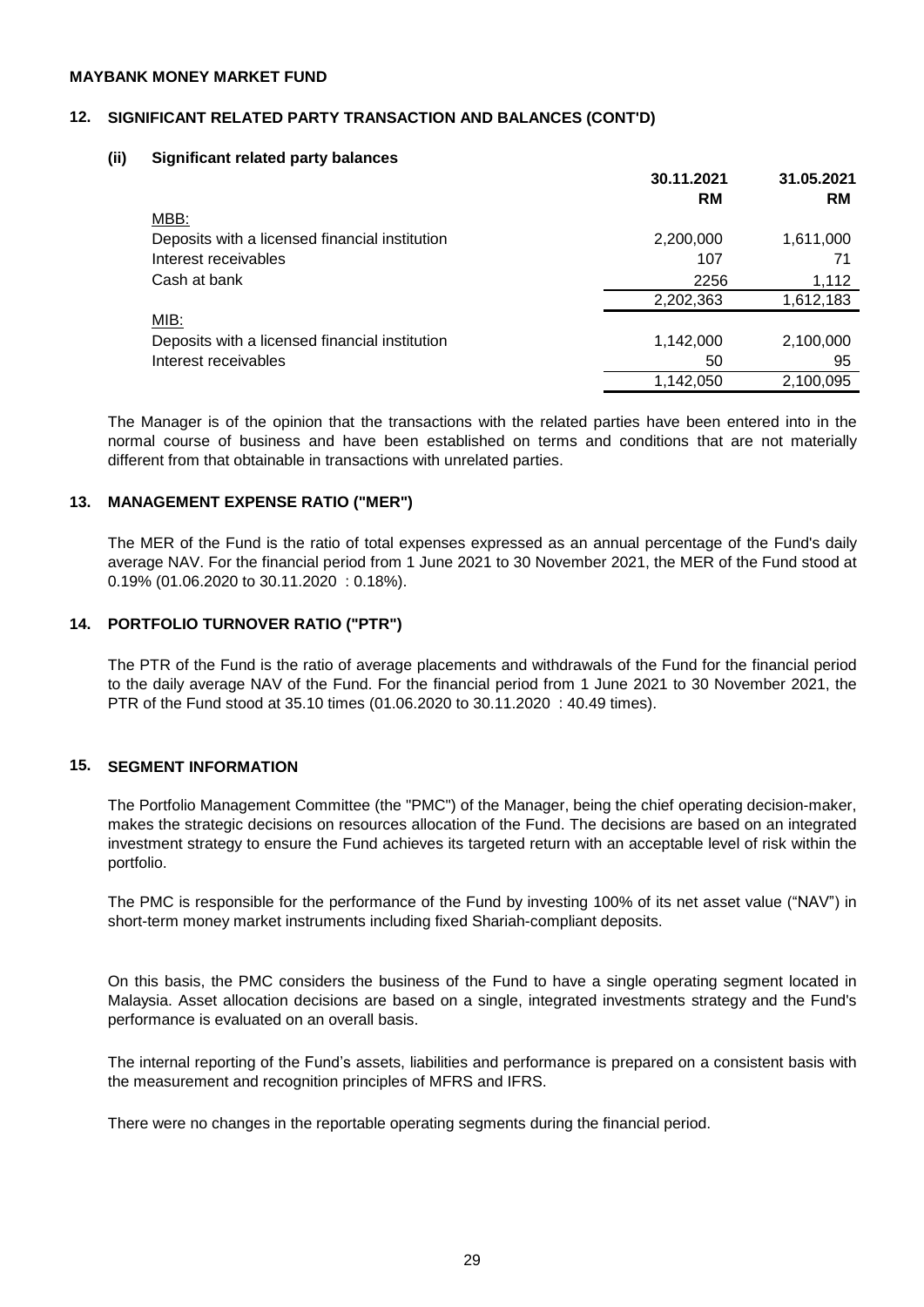# **16. FINANCIAL INSTRUMENTS**

### **(a) Classification of financial instruments**

The Fund's financial assets and financial liabilities are measured on an ongoing basis at either fair value or at amortised cost based on their respective classification. The significant accounting policies in Note 2.3 to Note 2.14 describe how the classes of financial instruments are measured and how income and expenses are recognised.

The following table analyses the financial assets and liabilities (excluding tax-related matters) of the Fund in the statement of financial position as at the reporting date by the classes of financial instrument to which they are assigned and therefore by the measurement basis.

| 01.06.2021 to 30.11.2021                      | <b>Financial</b><br>assets at<br>amortisted<br>cost<br><b>RM</b> | <b>Financial</b><br>liabilities at<br>amortisted<br>cost<br>RM | Total<br><b>RM</b> |
|-----------------------------------------------|------------------------------------------------------------------|----------------------------------------------------------------|--------------------|
| <b>Assets</b>                                 |                                                                  |                                                                |                    |
| Deposits with licensed financial institutions | 11,804,382                                                       |                                                                | 11,804,382         |
| Interest receivables                          | 563                                                              |                                                                | 563                |
| Cash at bank                                  | 2,256                                                            |                                                                | 2,256              |
| <b>Total financial assets</b>                 | 11,807,201                                                       |                                                                | 11,807,201         |
| <b>Liabilities</b>                            |                                                                  |                                                                |                    |
| Amount due to Manager                         |                                                                  | 3,445                                                          | 3,445              |
| Amount due to Trustee                         |                                                                  | 389                                                            | 389                |
| Other payables and accruals                   |                                                                  | 9,389                                                          | 9,389              |
| <b>Total financial liabilities</b>            |                                                                  | 13,223                                                         | 13,223             |

# **(a) Classification of financial instruments (cont'd)**

|                                               | <b>Financial</b><br>assets at | <b>Financial</b><br>liabilities at |            |
|-----------------------------------------------|-------------------------------|------------------------------------|------------|
|                                               | amortisted                    | amortisted                         |            |
|                                               | cost                          | cost                               | Total      |
| 01.06.2020 to 30.11.2020                      | <b>RM</b>                     | RM                                 | <b>RM</b>  |
| <b>Assets</b>                                 |                               |                                    |            |
| Deposits with licensed financial institutions | 10,898,782                    |                                    | 10,898,782 |
| Interest receivables                          | 1,599                         |                                    | 1,599      |
| Amount due from Manager                       | 279                           |                                    | 279        |
| Cash at bank                                  | 1,112                         |                                    | 1,112      |
| <b>Total financial assets</b>                 | 10,901,772                    |                                    | 10,901,772 |
| Liabilities                                   |                               |                                    |            |
| Amount due to Manager                         |                               | 5,499                              | 5,499      |
| Amount due to Trustee                         |                               | 401                                | 401        |
| Other payables and accruals                   |                               | 11,994                             | 11,994     |
| <b>Total financial liabilities</b>            |                               | 17,894                             | 17,894     |